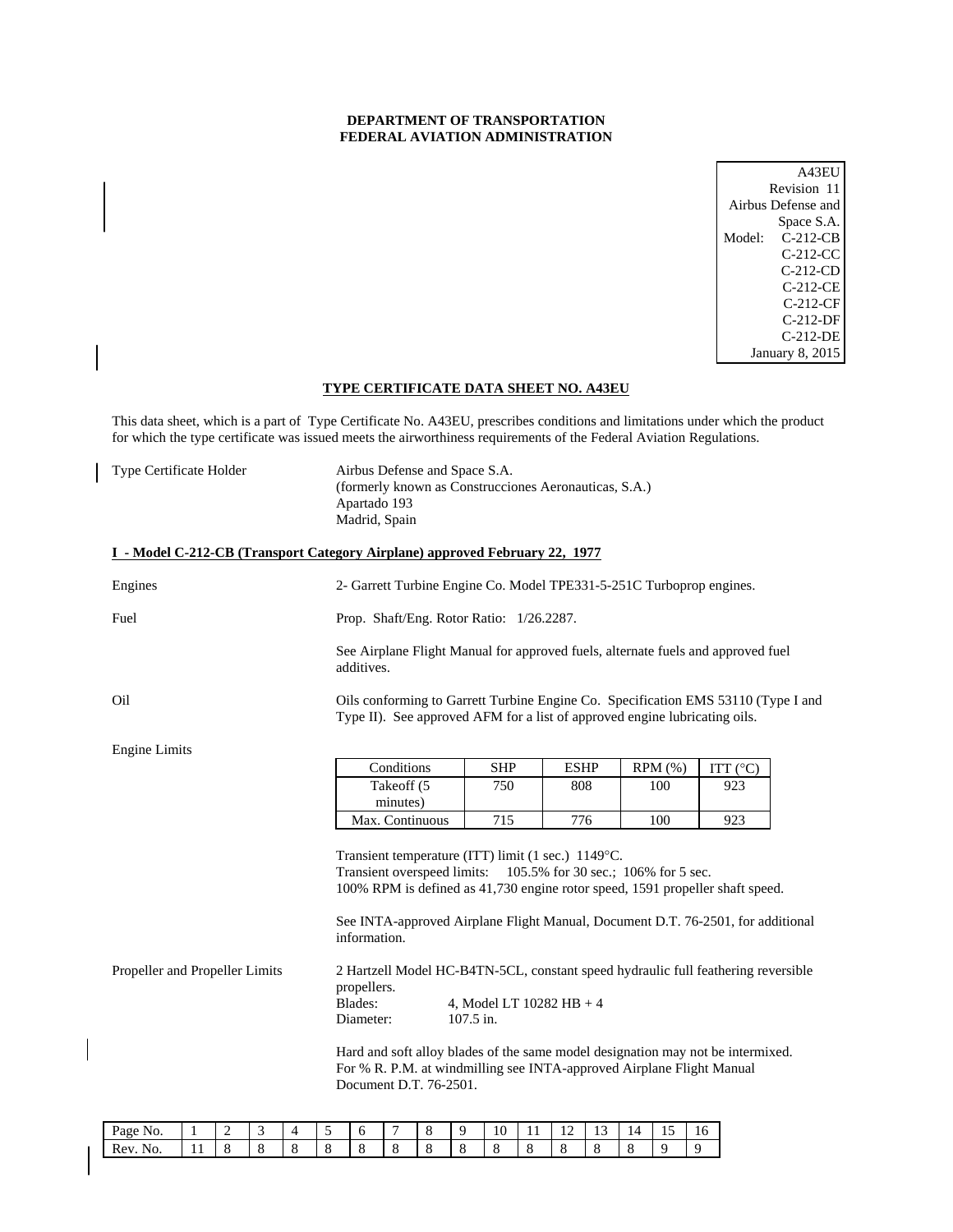| $I - Model C-212-CB$ (cont'd)                 |                                                   |                                                  |                                                                                                    |                                                                                                                                                                                                                                                   |
|-----------------------------------------------|---------------------------------------------------|--------------------------------------------------|----------------------------------------------------------------------------------------------------|---------------------------------------------------------------------------------------------------------------------------------------------------------------------------------------------------------------------------------------------------|
|                                               | Blade angle measured at 30-in. radius station:    |                                                  |                                                                                                    |                                                                                                                                                                                                                                                   |
|                                               | Feathered                                         | $89.0^{\circ} \pm 1.0^{\circ}$                   |                                                                                                    |                                                                                                                                                                                                                                                   |
|                                               | Flight Idle                                       | $13.5^{\circ} \pm 0.2^{\circ}$                   |                                                                                                    |                                                                                                                                                                                                                                                   |
|                                               | <b>Start Locks</b>                                | $2.5^{\circ} + 0^{\circ}$                        |                                                                                                    |                                                                                                                                                                                                                                                   |
|                                               | <b>Full Reverse</b>                               | $-0.5^{\circ}$<br>$-6.5^{\circ} \pm 0.5^{\circ}$ |                                                                                                    |                                                                                                                                                                                                                                                   |
|                                               |                                                   |                                                  |                                                                                                    |                                                                                                                                                                                                                                                   |
|                                               |                                                   |                                                  |                                                                                                    | <b>Speed Knots IAS</b>                                                                                                                                                                                                                            |
| Airspeed Limits                               | $V_{MO}$ (Max. Operating)                         |                                                  | $(S.L. -25000 \text{ ft})$                                                                         | 200                                                                                                                                                                                                                                               |
|                                               | $V_A$ (Maneuvering)                               |                                                  |                                                                                                    | 146                                                                                                                                                                                                                                               |
|                                               | $V_{FE}$ (Flaps Extended)                         |                                                  | Takeoff 25%                                                                                        | 125                                                                                                                                                                                                                                               |
|                                               |                                                   |                                                  | Approach 50%<br>Landing 100%                                                                       | 120<br>100                                                                                                                                                                                                                                        |
|                                               | $V_{MC}$ (Min. control speed)                     |                                                  |                                                                                                    | 78                                                                                                                                                                                                                                                |
| C.G. Range                                    |                                                   |                                                  |                                                                                                    |                                                                                                                                                                                                                                                   |
|                                               | Weight                                            | <b>FWD</b>                                       | AFT                                                                                                |                                                                                                                                                                                                                                                   |
|                                               | $(lb)$                                            | % MAC                                            | % MAC                                                                                              |                                                                                                                                                                                                                                                   |
|                                               | 14332                                             | 17.4                                             | 30.0                                                                                               |                                                                                                                                                                                                                                                   |
|                                               | 13781                                             | 16.9                                             | 30.0                                                                                               |                                                                                                                                                                                                                                                   |
|                                               | 12678                                             | 16.0                                             | 30.0                                                                                               |                                                                                                                                                                                                                                                   |
|                                               |                                                   |                                                  |                                                                                                    |                                                                                                                                                                                                                                                   |
|                                               | Straight line variation between points given.     |                                                  |                                                                                                    |                                                                                                                                                                                                                                                   |
| Datum                                         |                                                   |                                                  |                                                                                                    | A jig point is located in forward fuselage Frame No. 3 and marked on the underside of                                                                                                                                                             |
|                                               |                                                   |                                                  |                                                                                                    | the fuselage. The C.G. reference datum is situated 43.90 in. forward of the jig point.                                                                                                                                                            |
|                                               |                                                   |                                                  |                                                                                                    |                                                                                                                                                                                                                                                   |
| M.A.C.                                        | Length is 86.22 in.                               |                                                  | The leading edge of M.A.C. is 215.04 in. aft of datum.                                             |                                                                                                                                                                                                                                                   |
| <b>Leveling Means</b>                         |                                                   |                                                  |                                                                                                    | Plumb-bob provision on aft face of aft cockpit compartment bulkhead.                                                                                                                                                                              |
| Maximum Weights                               | Takeoff:                                          | 14332 lb.                                        |                                                                                                    |                                                                                                                                                                                                                                                   |
|                                               | Landing:                                          | 13781 lb.                                        |                                                                                                    |                                                                                                                                                                                                                                                   |
|                                               | MZFW:                                             | 13230 lb.                                        |                                                                                                    |                                                                                                                                                                                                                                                   |
| Minimum Crew                                  | The minimum flight crew is two pilots.            |                                                  |                                                                                                    |                                                                                                                                                                                                                                                   |
| <b>Maximum Passengers</b>                     |                                                   |                                                  | 19 - limited by Emergency Exit Requirements of FAR 25.807 (c)                                      |                                                                                                                                                                                                                                                   |
| Maximum Baggage                               |                                                   |                                                  |                                                                                                    | Aft baggage comp: 662 lb. total - maximum floor loading: 120 lb/sq. ft<br>470 lb/linear ft.                                                                                                                                                       |
|                                               |                                                   |                                                  |                                                                                                    | Baggage and/or cargo load must comply with loading limitations of approved Airplane<br>Flight Manual, and must be loaded in accordance with loading instructions of Weight<br>and Balance Supplement to the INTA-approved Airplane Flight Manual. |
| <b>Fuel Capacity</b>                          | Total Capacity:<br>Usable fuel:<br>Unusable fuel: | 528.00 U.S. gal.<br>20.00 U.S. gal.              | 548.00 U.S. gal. in two wing tanks                                                                 |                                                                                                                                                                                                                                                   |
| Oil Capacity                                  | Usable oil:<br>Unusable oil:                      | (NONE)                                           | (See NOTE I (b) and I (c) for data on system fuel and oil)<br>5.25 U.S. quarts in each engine tank |                                                                                                                                                                                                                                                   |
| <b>Maximum Approved Operating</b><br>Altitude | 25,000 ft.                                        |                                                  |                                                                                                    |                                                                                                                                                                                                                                                   |
|                                               |                                                   |                                                  |                                                                                                    |                                                                                                                                                                                                                                                   |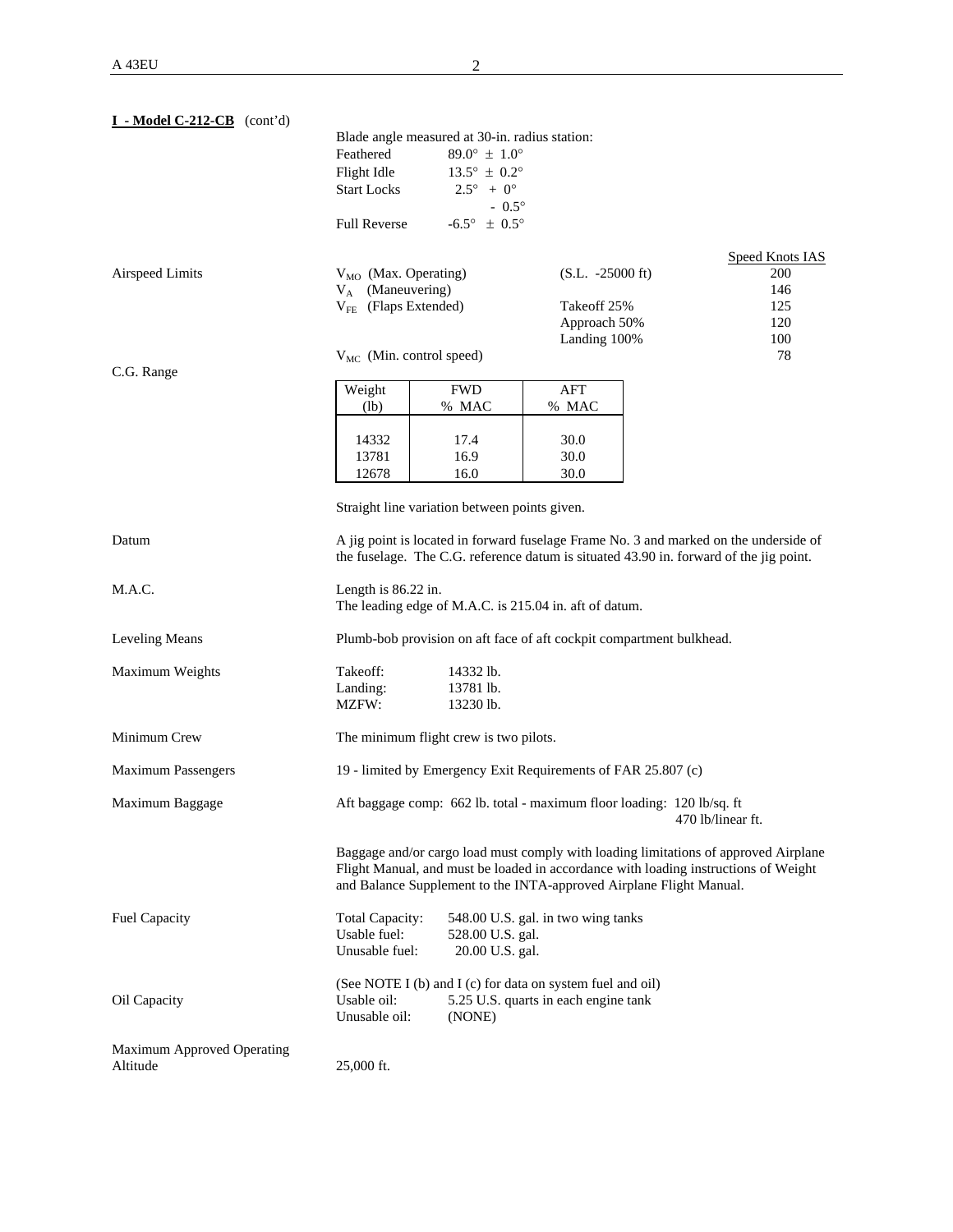### **I - Model C-212-CB** (cont'd) Control Surface Movement

| Elevator               | $30^{\circ}$ | Up              | $20^{\circ}$ | Down |
|------------------------|--------------|-----------------|--------------|------|
| Elevator trim tab      | $15.5^\circ$ | Up              | $21^{\circ}$ | Down |
| Rudder                 | $25^{\circ}$ | Right           | $25^{\circ}$ | Left |
| Rudder trim tab        | $17.5^\circ$ | Right           | $19^\circ$   | Left |
| Aileron                | $20^{\circ}$ | Up              | $20^{\circ}$ | Down |
| Aileron trim tab       | $15^{\circ}$ | $U_{p}$         | $15^{\circ}$ | Down |
| Flaps, Inner and Outer | $10^{\circ}$ | Down - takeoff  |              |      |
|                        | $20^{\circ}$ | Down - approach |              |      |
|                        | $40^{\circ}$ | Down - landing  |              |      |
|                        |              |                 |              |      |

All measurements taken at trailing edge from neutral position. For details of tolerance on control surface movement refer to document D.T. 77.2101.

### **II. Model C-212-CC (Transport Category Airplane) approved May 16, 1980**

The C-212-CC Model is similar to the C-212-CB Model except for powerplant installation, gross weight and seating capacity.

| Engines                        | 2 - Garrett Turbine Engine Co. Model TPE331-10-501C or TPE331-10R-501C<br>Turboprop engines, or 2 - Model TPE331-10-511c or TPE311-10R-511C Turboprop<br>engine.                                                                                                                                                 |            |             |                    |                             |  |
|--------------------------------|------------------------------------------------------------------------------------------------------------------------------------------------------------------------------------------------------------------------------------------------------------------------------------------------------------------|------------|-------------|--------------------|-----------------------------|--|
|                                | Prop. Shaft/Eng. Rotor Ratio: 1/26.2287                                                                                                                                                                                                                                                                          |            |             |                    |                             |  |
| Fuel                           | See AFM for approved fuels, alternate fuels and approved fuel additives.                                                                                                                                                                                                                                         |            |             |                    |                             |  |
| Oil                            | Oils conforming to Garrett Turbine Engine Co. Specification EMS 53110 (Type I and<br>Type II). See approved AFM for a list of approved engine lubricating oils.                                                                                                                                                  |            |             |                    |                             |  |
| <b>Engine Limits</b>           |                                                                                                                                                                                                                                                                                                                  |            |             |                    |                             |  |
|                                | Conditions                                                                                                                                                                                                                                                                                                       | <b>SHP</b> | <b>ESHP</b> | $\%$<br><b>RPM</b> | <b>EGT</b><br>$(^{\circ}C)$ |  |
|                                | Takeoff (initial) (5 minutes)                                                                                                                                                                                                                                                                                    | 900        | 944         | 100                | 650                         |  |
|                                | Takeoff (APR on) (5 minutes)                                                                                                                                                                                                                                                                                     | 900        | 944         | 100                | 650                         |  |
|                                | Max. Continuous                                                                                                                                                                                                                                                                                                  | 900        | 944         | 100                | 650                         |  |
|                                | Transient overspeed limits: 105.5% for 30 sec.; 106% for 5 sec.<br>100% RPM is defined as 41,730 rpm engine rotor speed, 1591 rpm propeller shaft speed.<br>Transient temperature (EGT) limit (1 sec.): 770°C<br>See INTA-approved Airplane Flight Manual, Document D.T. 78-2501, for additional<br>information. |            |             |                    |                             |  |
| Propeller and Propeller Limits | 2 Hartzell Model HC-B4MN-5AL, constant speed hydraulic full feathering, reversible<br>propellers.                                                                                                                                                                                                                |            |             |                    |                             |  |
|                                | Blades:<br>4, Model LM $10585 B + 4$<br>Diameter:<br>110 in.                                                                                                                                                                                                                                                     |            |             |                    |                             |  |
|                                | For %RPM as windmilling see INTA-approved Airplane Flight Manual, Document D.T.<br>78-2501.                                                                                                                                                                                                                      |            |             |                    |                             |  |
|                                | Blade angle measured at 42- in. radius station:<br>$83.0^{\circ} \pm 1.0^{\circ}$<br>Feathered<br>$7.0^{\circ} \pm 0.3^{\circ}$<br>Flight Idle<br><b>Start Locks</b><br>$-1.5^{\circ} \pm 0.2^{\circ}$<br>$-10^{\circ} \pm 0.5^{\circ}$<br><b>Full Reverse</b>                                                   |            |             |                    |                             |  |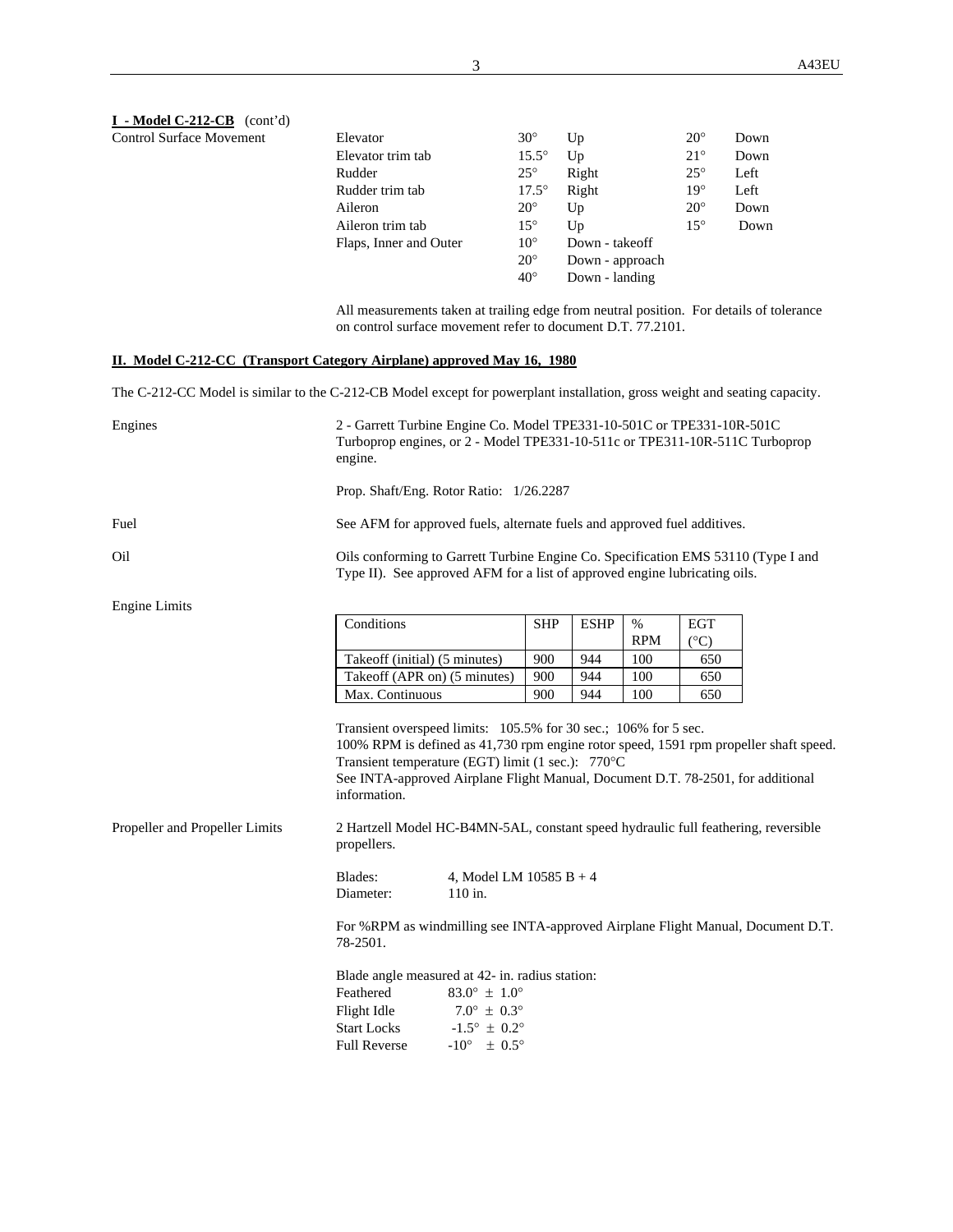|                            |                                                        |                 |                                    |                                                                          | <b>Speed Knots IAS</b>                                                                 |
|----------------------------|--------------------------------------------------------|-----------------|------------------------------------|--------------------------------------------------------------------------|----------------------------------------------------------------------------------------|
| Airspeed Limits            | V <sub>MO</sub> (Max. Operating)                       |                 |                                    | $(S.L. -25.000 \text{ ft})$                                              | 200                                                                                    |
|                            | (Maneuvering)<br>$V_A$                                 |                 |                                    |                                                                          | 146                                                                                    |
|                            | $V_{FE}$<br>(Flaps extended)                           |                 |                                    | Takeoff 25%                                                              | 135                                                                                    |
|                            |                                                        |                 |                                    | Approach 37.5%                                                           | 130                                                                                    |
|                            |                                                        |                 |                                    | Landing 100%                                                             | 115                                                                                    |
|                            | $V_{MC}$ (Min. Control)                                |                 |                                    |                                                                          | 85                                                                                     |
|                            |                                                        |                 |                                    |                                                                          |                                                                                        |
| C.G. Range                 |                                                        |                 |                                    |                                                                          |                                                                                        |
|                            |                                                        | <b>FWD</b>      |                                    |                                                                          |                                                                                        |
|                            | Weight                                                 |                 | AFT                                |                                                                          |                                                                                        |
|                            | (lb)                                                   | % MAC           | % MAC                              |                                                                          |                                                                                        |
|                            | 16,976                                                 | 16.00           | 30.00                              |                                                                          |                                                                                        |
|                            | 16,424                                                 | 15.90           | 30.00                              |                                                                          |                                                                                        |
|                            | 11,051                                                 | 15.00           | 30.00                              |                                                                          |                                                                                        |
|                            | 9,481                                                  | 15.00           | 30.00                              |                                                                          |                                                                                        |
|                            |                                                        |                 |                                    |                                                                          |                                                                                        |
|                            | Straight line variation between points given.          |                 |                                    |                                                                          |                                                                                        |
| Datum                      |                                                        |                 |                                    |                                                                          | A jig point is located in forward fuselage Frame No. 3 and marked on the underside of  |
|                            |                                                        |                 |                                    |                                                                          | the fuselage. The C.G. reference datum is situated 43.90 in. forward of the jig point. |
|                            |                                                        |                 |                                    |                                                                          |                                                                                        |
| M.A.C.                     | Length is 86.22 in.                                    |                 |                                    |                                                                          |                                                                                        |
|                            |                                                        |                 |                                    |                                                                          |                                                                                        |
|                            | The leading edge of M.A.C. is 215.04 in. aft of datum. |                 |                                    |                                                                          |                                                                                        |
| Leveling Means             |                                                        |                 |                                    | Plumb-bob provisions on aft fact of aft cockpit compartment bulkhead.    |                                                                                        |
|                            |                                                        |                 |                                    |                                                                          |                                                                                        |
| Maximum Weights            | Ramp:                                                  | $17,086$ lb.    |                                    |                                                                          |                                                                                        |
|                            | Takeoff:                                               | 16,976 lb.      |                                    |                                                                          |                                                                                        |
|                            | Landing:                                               | 16,424 lb.      |                                    |                                                                          |                                                                                        |
|                            | MZFW:                                                  | 15,653 lb.      |                                    |                                                                          |                                                                                        |
|                            |                                                        |                 |                                    |                                                                          |                                                                                        |
| Minimum Crew               | The minimum flight crew is two pilots                  |                 |                                    |                                                                          |                                                                                        |
|                            |                                                        |                 |                                    |                                                                          |                                                                                        |
| Maximum Baggage            |                                                        |                 |                                    | Aft baggage comp.: 882 lb. Total - maximum floor loading: 120 lb/sq. ft. | 470 lb/linear ft.                                                                      |
|                            |                                                        |                 |                                    |                                                                          |                                                                                        |
|                            |                                                        |                 |                                    |                                                                          | Baggage and/or cargo load must comply with loading limitations of approved Airplane    |
|                            |                                                        |                 |                                    |                                                                          | Flight Manual, and must be loaded in accordance with loading instructions of Weight    |
|                            |                                                        |                 |                                    | and Balance Supplement to the INTA-approved Airplane Flight Manual.      |                                                                                        |
|                            |                                                        |                 |                                    |                                                                          |                                                                                        |
| <b>Fuel Capacity</b>       | Total capacity:                                        |                 | 548.00 U.S. gal. in two wing tanks |                                                                          |                                                                                        |
|                            | Usable fuel:                                           |                 | 528.00 U.S. gal.                   |                                                                          |                                                                                        |
|                            | Unusable fuel:                                         | 20.00 U.S. gal. |                                    |                                                                          |                                                                                        |
|                            |                                                        |                 |                                    |                                                                          |                                                                                        |
|                            |                                                        |                 |                                    | (See NOTES 1 (b) and 1 (c) for data on system fuel and oil).             |                                                                                        |
| Oil Capacity               | Usable oil:                                            |                 |                                    | 5.25 U.S. quarts in each engine tank                                     |                                                                                        |
|                            |                                                        |                 |                                    |                                                                          |                                                                                        |
|                            | Unusable oil:                                          | (NONE)          |                                    |                                                                          |                                                                                        |
| Maximum Approved Operating |                                                        |                 |                                    |                                                                          |                                                                                        |
|                            |                                                        |                 |                                    |                                                                          |                                                                                        |
| Altitude                   | 25,000 ft.                                             |                 |                                    |                                                                          |                                                                                        |

## **II. Model C-212-CC** (cont'd)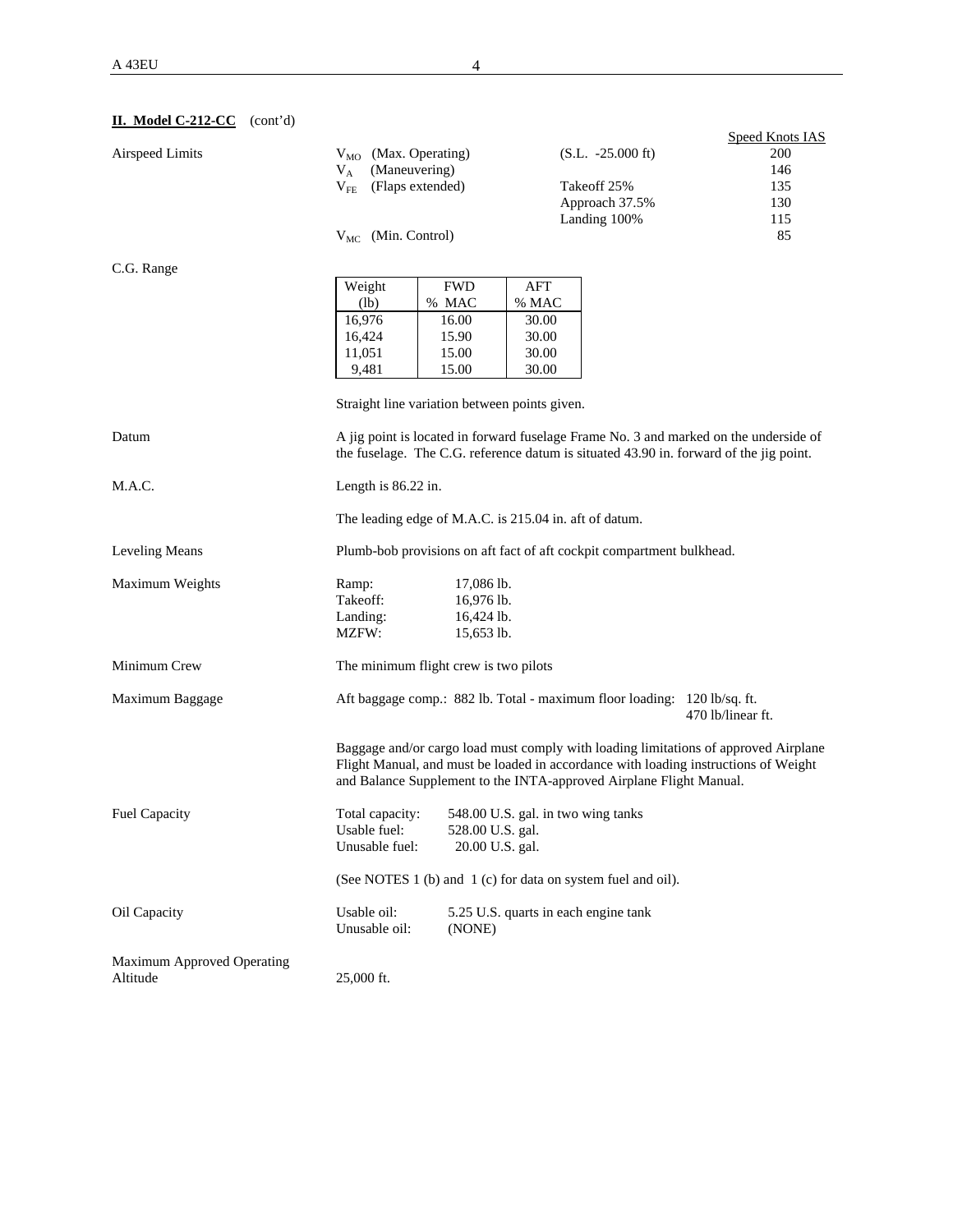| II. Model C-212-CC (cont'd)                                                             |                                                                                                                                                                                                                |                                                                                                                                                                 |                           |              |                   |  |  |  |
|-----------------------------------------------------------------------------------------|----------------------------------------------------------------------------------------------------------------------------------------------------------------------------------------------------------------|-----------------------------------------------------------------------------------------------------------------------------------------------------------------|---------------------------|--------------|-------------------|--|--|--|
| <b>Control Surface Movements</b>                                                        | Elevator                                                                                                                                                                                                       | $30^\circ$                                                                                                                                                      | Up                        | $20^{\circ}$ | Down              |  |  |  |
|                                                                                         | Elevator Trim Tab                                                                                                                                                                                              | $15.5^\circ$                                                                                                                                                    | Up                        | $21^{\circ}$ | Down              |  |  |  |
|                                                                                         | Rudder                                                                                                                                                                                                         | $27.5^\circ$                                                                                                                                                    | Right                     | $27.5^\circ$ | Left              |  |  |  |
|                                                                                         | Ruddeer Trim Tab                                                                                                                                                                                               | $12.5^\circ$                                                                                                                                                    | Right                     | $19^{\circ}$ | Left              |  |  |  |
|                                                                                         | Aileron                                                                                                                                                                                                        | $20^{\circ}$                                                                                                                                                    | Up                        | $15^{\circ}$ | Down              |  |  |  |
|                                                                                         | Aileron Trim Tab                                                                                                                                                                                               | $15^{\circ}$                                                                                                                                                    |                           | $15^{\circ}$ | Down              |  |  |  |
|                                                                                         |                                                                                                                                                                                                                |                                                                                                                                                                 | Up                        |              |                   |  |  |  |
|                                                                                         | Flaps, Inner and Outer                                                                                                                                                                                         | $10^{\circ}$                                                                                                                                                    | Down - Takeoff            |              |                   |  |  |  |
|                                                                                         |                                                                                                                                                                                                                | $15^{\circ}$                                                                                                                                                    | Down - Approach           |              |                   |  |  |  |
|                                                                                         |                                                                                                                                                                                                                | $40^{\circ}$                                                                                                                                                    | Down - Landing            |              |                   |  |  |  |
|                                                                                         | All measurements taken at trailing edge from neutral position. For details of tolerances<br>on control surface movement refer to document D.T. 77-2101.                                                        |                                                                                                                                                                 |                           |              |                   |  |  |  |
| <b>Maximum Passengers</b>                                                               | 28 - limited by space available for accommodation.                                                                                                                                                             |                                                                                                                                                                 |                           |              |                   |  |  |  |
| <b>III.</b> Model C-212-CD (Transport Category Airplane) approved September 6, 1985     |                                                                                                                                                                                                                |                                                                                                                                                                 |                           |              |                   |  |  |  |
| The C-212-CD model is similar to the C-212-CC Model except for powerplant installation. |                                                                                                                                                                                                                |                                                                                                                                                                 |                           |              |                   |  |  |  |
| Engines<br>(See NOTES 5 & 6)                                                            | 2 - Garrett Turbine Engine Co. Model TPE331-10R-502C or TPE331-10R-512C<br>Turboprop engines.                                                                                                                  |                                                                                                                                                                 |                           |              |                   |  |  |  |
|                                                                                         |                                                                                                                                                                                                                | Prop. Shaft/Eng. Rotor Ratio: 1/26.2287                                                                                                                         |                           |              |                   |  |  |  |
| Fuel                                                                                    | See AFM for approved fuels, alternate fuels and approved fuel additives.                                                                                                                                       |                                                                                                                                                                 |                           |              |                   |  |  |  |
| Oil                                                                                     |                                                                                                                                                                                                                | Oils conforming to Garrett Turbine Engine Co. Specification EMS 53110 (Type I and<br>Type II). See approved AFM for a list of approved engine lubricating oils. |                           |              |                   |  |  |  |
| <b>Engine Limits</b>                                                                    |                                                                                                                                                                                                                |                                                                                                                                                                 |                           |              |                   |  |  |  |
|                                                                                         | Conditions                                                                                                                                                                                                     |                                                                                                                                                                 | <b>SHP</b><br><b>ESHP</b> | % RPM        | EGT $(^{\circ}C)$ |  |  |  |
|                                                                                         | Takeoff (initial) (5 minutes)                                                                                                                                                                                  | 900                                                                                                                                                             | 944                       | 100          | 650               |  |  |  |
|                                                                                         | Takeoff (APR on) (5                                                                                                                                                                                            | 900                                                                                                                                                             | 944                       | 100          | 650               |  |  |  |
|                                                                                         | minutes)                                                                                                                                                                                                       |                                                                                                                                                                 |                           |              |                   |  |  |  |
|                                                                                         | Max. Continuous                                                                                                                                                                                                | 900                                                                                                                                                             | 944                       | 100          | 650               |  |  |  |
|                                                                                         |                                                                                                                                                                                                                |                                                                                                                                                                 |                           |              |                   |  |  |  |
|                                                                                         | Transient overspeed limits: 105.5% for 30 sec.; 106% for 5 sec.<br>100% RPM is defined as 41.730 rpm engine rotor speed, 1591 rpm propeller shaft speed.<br>Transient temperature (EGT) limit (1 sec.): 770°C. |                                                                                                                                                                 |                           |              |                   |  |  |  |
|                                                                                         | See INTA-approved Airplane Flight Manual, Document D.T. 83-2501, for additional<br>information.                                                                                                                |                                                                                                                                                                 |                           |              |                   |  |  |  |
| Propeller and Propeller Limits                                                          | 2 Dowty Rotol Model (c) R.334/4-82-F/13 hydraulic full feathering, constant speed<br>reversible propellers.                                                                                                    |                                                                                                                                                                 |                           |              |                   |  |  |  |
|                                                                                         | Blades:<br>4, serial number 660709314<br>Diameter:<br>$110$ in.                                                                                                                                                |                                                                                                                                                                 |                           |              |                   |  |  |  |
|                                                                                         | For % RPM at windmilling see INTA-approved Airplane Flight Manual, Document D.T.<br>83-2501.                                                                                                                   |                                                                                                                                                                 |                           |              |                   |  |  |  |
|                                                                                         | Blade angle measured at 35.333 in radius station:                                                                                                                                                              |                                                                                                                                                                 |                           |              |                   |  |  |  |
|                                                                                         | Feathered<br>$82^{\circ}30' \pm 20'$                                                                                                                                                                           |                                                                                                                                                                 |                           |              |                   |  |  |  |
|                                                                                         | $9^{\circ}$<br>Flight Idle                                                                                                                                                                                     | $\pm$ 20'                                                                                                                                                       |                           |              |                   |  |  |  |
|                                                                                         | <b>Start Locks</b><br>$-1^{\circ}45' \pm 0^{\circ}30'$                                                                                                                                                         |                                                                                                                                                                 |                           |              |                   |  |  |  |
|                                                                                         | <b>Full Reverse</b><br>$-13^{\circ}$ $\pm$ 1°                                                                                                                                                                  |                                                                                                                                                                 |                           |              |                   |  |  |  |
|                                                                                         |                                                                                                                                                                                                                |                                                                                                                                                                 |                           |              |                   |  |  |  |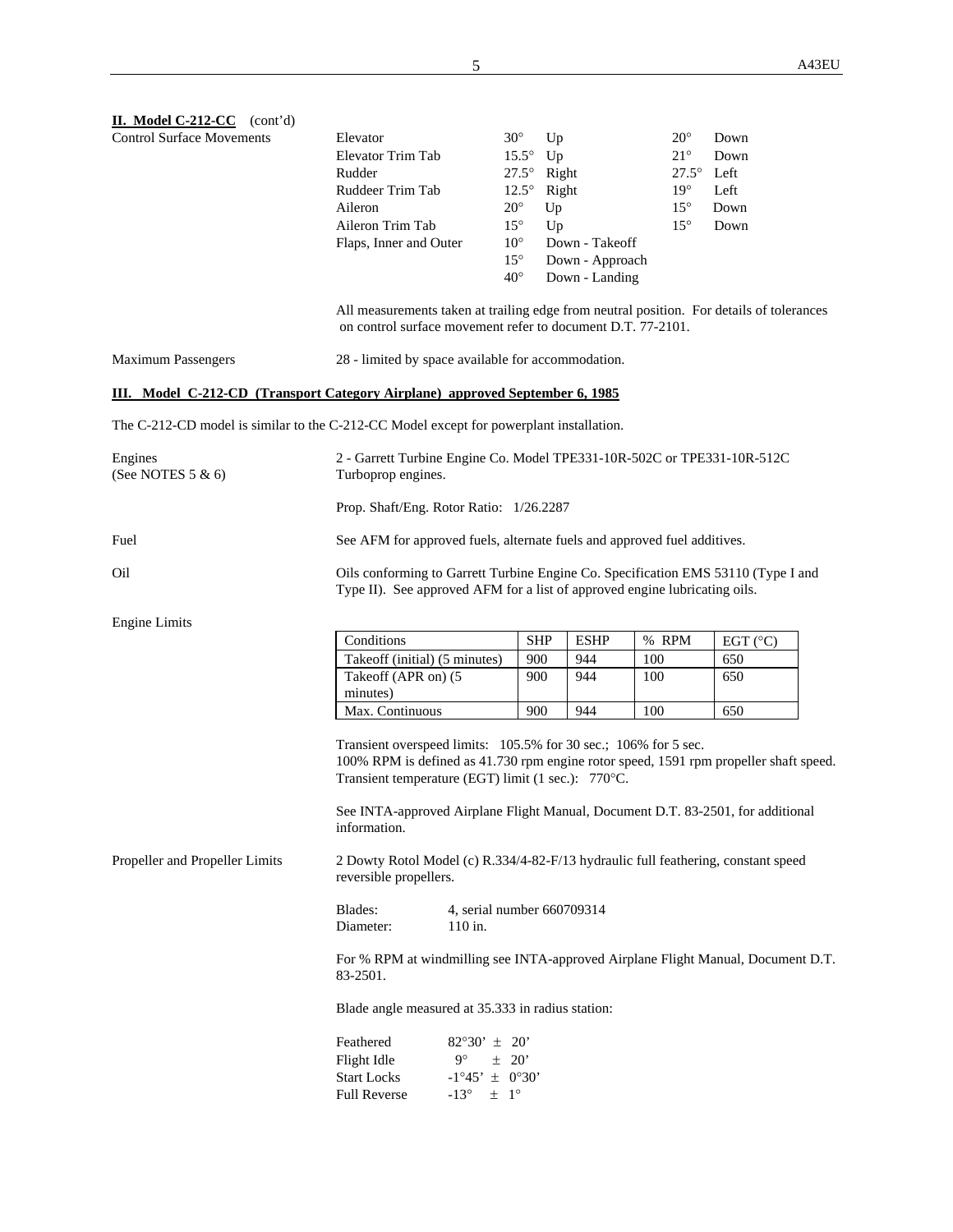| III. Model C-212-CD (cont'd)    |                                                                                                    |              |                                      |                      | <b>Speed Knots IAS</b> |                     |      |
|---------------------------------|----------------------------------------------------------------------------------------------------|--------------|--------------------------------------|----------------------|------------------------|---------------------|------|
| <b>Airspeed Limits</b>          | $V_{MO}$ (Max. Operating)                                                                          |              | $(S.L. -25,000 \text{ ft.})$         |                      | 200                    |                     |      |
|                                 | (Maneuvering)<br>$V_A$                                                                             |              |                                      |                      | 146                    |                     |      |
|                                 | (Flaps Extended)<br>$V_{FE}$                                                                       |              | Takeoff 25%                          |                      | 135                    |                     |      |
|                                 |                                                                                                    |              | Approach 37.5%                       |                      | 130                    |                     |      |
|                                 |                                                                                                    |              | Landing 100%                         |                      | 115                    |                     |      |
|                                 | $V_{MC}$ (Min. Control)                                                                            |              |                                      |                      | 85                     |                     |      |
| C.G. Range                      |                                                                                                    |              |                                      |                      |                        |                     |      |
|                                 | Weight                                                                                             | <b>FWD</b>   | AFT                                  |                      |                        |                     |      |
|                                 | (lb)                                                                                               | % MAC        | % MAC                                |                      |                        |                     |      |
|                                 | 16,976                                                                                             | 16.0         | 30.0                                 |                      |                        |                     |      |
|                                 | 16,424                                                                                             | 15.9         | 30.0                                 |                      |                        |                     |      |
|                                 | 11,051                                                                                             | 15.0         | 30.0                                 |                      |                        |                     |      |
|                                 | 9,481                                                                                              | 15.0         | 30.0                                 |                      |                        |                     |      |
|                                 | Straight line variation between points given.                                                      |              |                                      |                      |                        |                     |      |
| Datum                           | A jig point is located in forward fuselage Frame No. 3 and marked on the underside of              |              |                                      |                      |                        |                     |      |
|                                 | the fuselage. The C.G. reference datum is situated 43.90 in. forward of the jig point.             |              |                                      |                      |                        |                     |      |
|                                 |                                                                                                    |              |                                      |                      |                        |                     |      |
| M.A.C.                          | Length is $86.22$ in.                                                                              |              |                                      |                      |                        |                     |      |
|                                 | The leading edge of M.A.C. is 215.04 in. aft of datum.                                             |              |                                      |                      |                        |                     |      |
|                                 |                                                                                                    |              |                                      |                      |                        |                     |      |
| Leveling Means                  | Plumb-bob provisions on aft face cockpit compartment bulkhead.                                     |              |                                      |                      |                        |                     |      |
| Maximum Weights                 | Ramp:                                                                                              | $17,086$ lb. |                                      |                      |                        |                     |      |
|                                 | Takeoff:                                                                                           | 16,976 lb.   |                                      |                      |                        |                     |      |
|                                 | 16,424 lb.<br>Landing:                                                                             |              |                                      |                      |                        |                     |      |
|                                 | MZFW:                                                                                              | 15,653 lb.   |                                      |                      |                        |                     |      |
|                                 |                                                                                                    |              |                                      |                      |                        |                     |      |
| Minimum Crew                    | The minimum flight crew is two pilots.                                                             |              |                                      |                      |                        |                     |      |
|                                 |                                                                                                    |              |                                      |                      |                        |                     |      |
| Maximum Baggage                 | Aft baggage comp.: 882 lb. Total - maximum floor loading:<br>$120$ lb/sq. ft.<br>470 lb/linear ft. |              |                                      |                      |                        |                     |      |
|                                 | Baggage and/or cargo load must comply with loading limitations of approved Airplane                |              |                                      |                      |                        |                     |      |
|                                 | Flight Manual, and must be loaded in accordance with loading instructions of Weight                |              |                                      |                      |                        |                     |      |
|                                 | and Balance Supplement to the INTA-approved Airplane Flight Manual.                                |              |                                      |                      |                        |                     |      |
|                                 |                                                                                                    |              |                                      |                      |                        |                     |      |
| <b>Fuel Capacity</b>            | Total capacity:                                                                                    |              | 548.00 U.S. Gal. in two wing tanks   |                      |                        |                     |      |
|                                 | Usable fuel:                                                                                       |              | 528.00 U.S. Gal.                     |                      |                        |                     |      |
|                                 | Unusable fuel:                                                                                     |              | 20.00 U.S. Gal.                      |                      |                        |                     |      |
|                                 | (See NOTES 1 (b) and 1 (c) for data on system fuel and oil).                                       |              |                                      |                      |                        |                     |      |
| Oil Capacity                    | Usable Oil:                                                                                        |              | 5.25 U.S. quarts in each engine tank |                      |                        |                     |      |
|                                 | Unusable Oil:                                                                                      | None         |                                      |                      |                        |                     |      |
|                                 |                                                                                                    |              |                                      |                      |                        |                     |      |
| Maximum Approved Movement       | 25,000 ft.                                                                                         |              |                                      |                      |                        |                     |      |
|                                 |                                                                                                    |              |                                      |                      |                        |                     |      |
| <b>Control Surface Movement</b> | Elevator                                                                                           |              | $30^\circ$                           | Up                   |                        | $20^{\circ}$        | Down |
|                                 | Elevator Trim Tab                                                                                  |              |                                      | $15.5^{\circ}$ Up    |                        | $31^\circ$          | Down |
|                                 | Rudder                                                                                             |              |                                      | $27.5^{\circ}$ Right |                        | $27.5^{\circ}$ Left |      |
|                                 | Rudder Trim Tab                                                                                    |              |                                      | 12.5° Right          |                        | $19^\circ$          | Left |
|                                 | Aileron                                                                                            |              | $20^{\circ}$                         | Up                   |                        | $20^{\circ}$        | Down |
|                                 | Aileron Trim Tab                                                                                   |              | $15^{\circ}$                         | Up                   |                        | $15^{\circ}$        | Down |
|                                 | Flaps, Inner and Outer                                                                             |              | $10^{\circ}$                         |                      | Down - Takeoff         |                     |      |
|                                 |                                                                                                    |              | $15^{\circ}$                         |                      | Down - Approach        |                     |      |
|                                 |                                                                                                    |              | $40^{\circ}$                         |                      | Down - Landing         |                     |      |
|                                 | All measurements taken at trailing edge from neutral position. For details of tolerances           |              |                                      |                      |                        |                     |      |
|                                 | on control surface movement refer to document D.T. 77-2101.                                        |              |                                      |                      |                        |                     |      |

Maximum Passengers 28 - limited by space available for accommodation.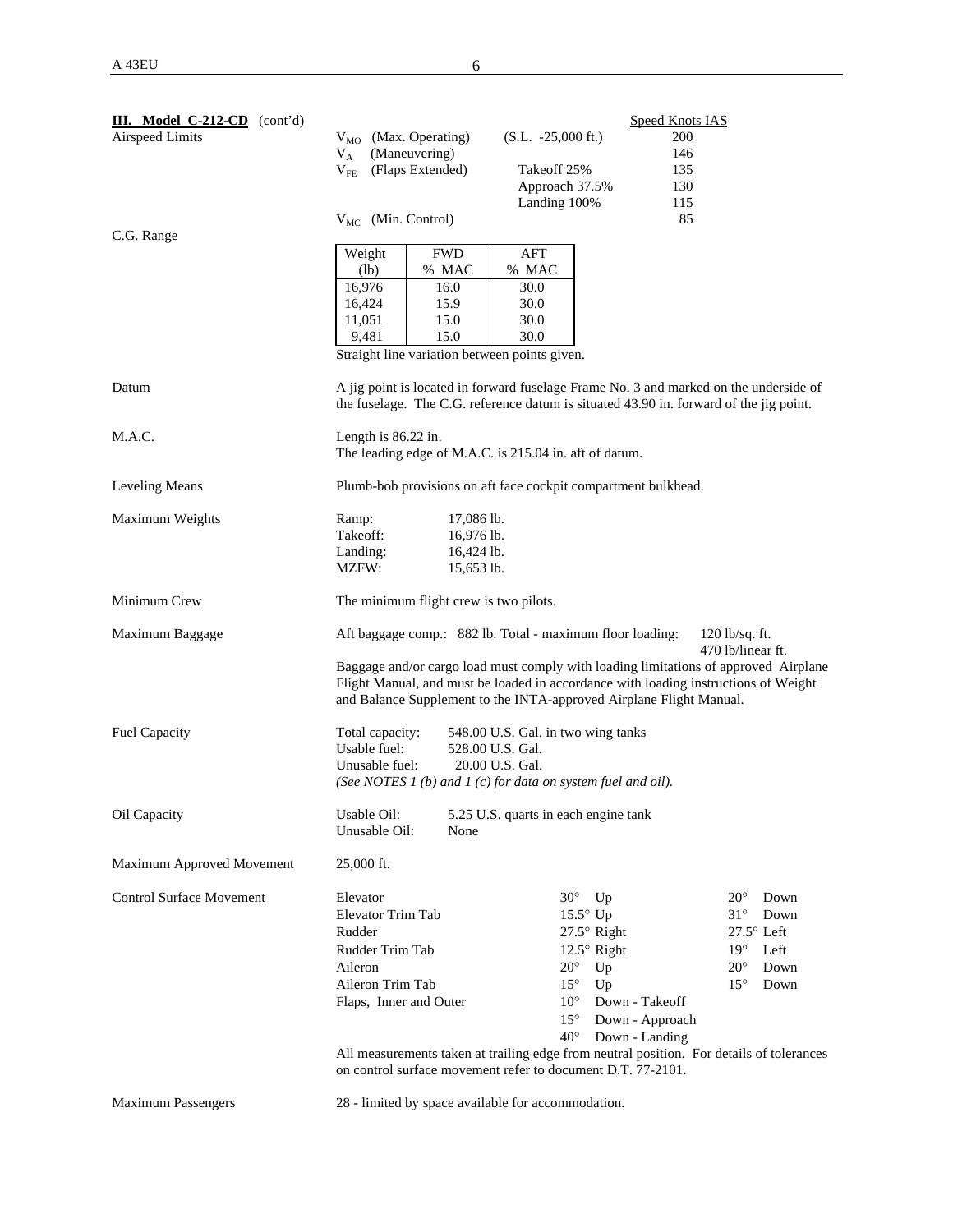## **IV. Model C-212-CE (Transport Category Airplane) approved September 9, 1985**

The C-212-CE model is similar to the C-212-CD model except for incorporation of CASA Modification No. PP0956 or PP1012 which enables engine operation at a higher Takeoff (APR on) rating.

| Engines<br>(See NOTES 5 & 6)   | 2 - Garrett Turbine Engine Co. Model TPE331-10R-502C or TPE331-10R-512C<br>Turboprop engines.                                                                                                                                                                                                                                                                                                      |                                     |                                                                              |       |                                                                 |  |  |
|--------------------------------|----------------------------------------------------------------------------------------------------------------------------------------------------------------------------------------------------------------------------------------------------------------------------------------------------------------------------------------------------------------------------------------------------|-------------------------------------|------------------------------------------------------------------------------|-------|-----------------------------------------------------------------|--|--|
|                                | Prop. Shaft/Eng. Rotor Ratio: 1/26.2287                                                                                                                                                                                                                                                                                                                                                            |                                     |                                                                              |       |                                                                 |  |  |
| Fuel                           | See AFM for approved fuels, alternate fuels and approved fuel additives                                                                                                                                                                                                                                                                                                                            |                                     |                                                                              |       |                                                                 |  |  |
| Oil                            | Oils conforming to Garrett Turbine Engine Co. Specification EMS 53110 (Type I and<br>Type II). See approved AFM for a list of approved engine lubricating oils.                                                                                                                                                                                                                                    |                                     |                                                                              |       |                                                                 |  |  |
| <b>Engine Limits</b>           |                                                                                                                                                                                                                                                                                                                                                                                                    |                                     |                                                                              |       |                                                                 |  |  |
|                                | Conditions                                                                                                                                                                                                                                                                                                                                                                                         | <b>SHP</b>                          | <b>ESHP</b>                                                                  | % RPM | EGT $(^{\circ}C)$                                               |  |  |
|                                | Takeoff (initial) $(5 \text{ minutes})$                                                                                                                                                                                                                                                                                                                                                            | 900                                 | 944                                                                          | 100   | 650                                                             |  |  |
|                                | Takeoff (APR on) (5<br>minutes)                                                                                                                                                                                                                                                                                                                                                                    | 925                                 | 970                                                                          | 100   | 650                                                             |  |  |
|                                | Max. Continuous                                                                                                                                                                                                                                                                                                                                                                                    | 900                                 | 944                                                                          | 100   | 650                                                             |  |  |
| Propeller and Propeller Limits | 100% is defined as 41,730 rpm engine rotor speed, 1591 rpm propeller shaft speed.<br>Transient temperature (EGT) limit (1 sec.): 770°C.<br>See INTA-approved Airplane Flight Manual, Document D.T. 84-2501, for additional<br>information.<br>2 Dowty Rotol Model (c) R.334/4-82-F/13 hydraulic full feathering, constant speed<br>reversible propellers.<br>Blades:<br>4, serial number 660709314 |                                     |                                                                              |       |                                                                 |  |  |
|                                | Diameter:<br>For % RPM at windmilling see INTA-approved Airplane Flight Manual, Document D.T.<br>84-2501.<br>Blade angle measured at 35.333 in radius station:<br>Feathered<br>82°30' $\pm$<br>$9^{\circ}$<br>Flight Idle<br>±.<br><b>Start Locks</b><br>$-1^{\circ}45'$                                                                                                                           | 110 in.<br>20'<br>20'<br>to $0°30'$ |                                                                              |       |                                                                 |  |  |
| <b>Airspeed Limits</b>         | <b>Full Reverse</b><br>$-13^\circ$<br>V <sub>MO</sub> (Max. Operating)<br>(Maneuvering)<br>$V_A$<br>(Flaps extended)<br>$V_{FE}$<br>V <sub>MC</sub> (Min. Control)                                                                                                                                                                                                                                 | $\pm$ 1°                            | $(S.L. -25.000 \text{ ft})$<br>Takeoff 25%<br>Approach 37.5%<br>Landing 100% |       | <b>Speed Knots IAS</b><br>200<br>146<br>135<br>130<br>115<br>88 |  |  |
| C.G. Range                     |                                                                                                                                                                                                                                                                                                                                                                                                    |                                     |                                                                              |       |                                                                 |  |  |
|                                | <b>FWD</b><br>Weight<br>% MAC                                                                                                                                                                                                                                                                                                                                                                      | AFT<br>% MAC                        |                                                                              |       |                                                                 |  |  |
|                                | (lb)<br>16,976<br>16.0                                                                                                                                                                                                                                                                                                                                                                             | 30.0                                |                                                                              |       |                                                                 |  |  |
|                                | 16,424<br>15.9                                                                                                                                                                                                                                                                                                                                                                                     | $30.0\,$                            |                                                                              |       |                                                                 |  |  |

Straight line variation between points given.

11,051 15.0 30.0 9,481 15.0 30.0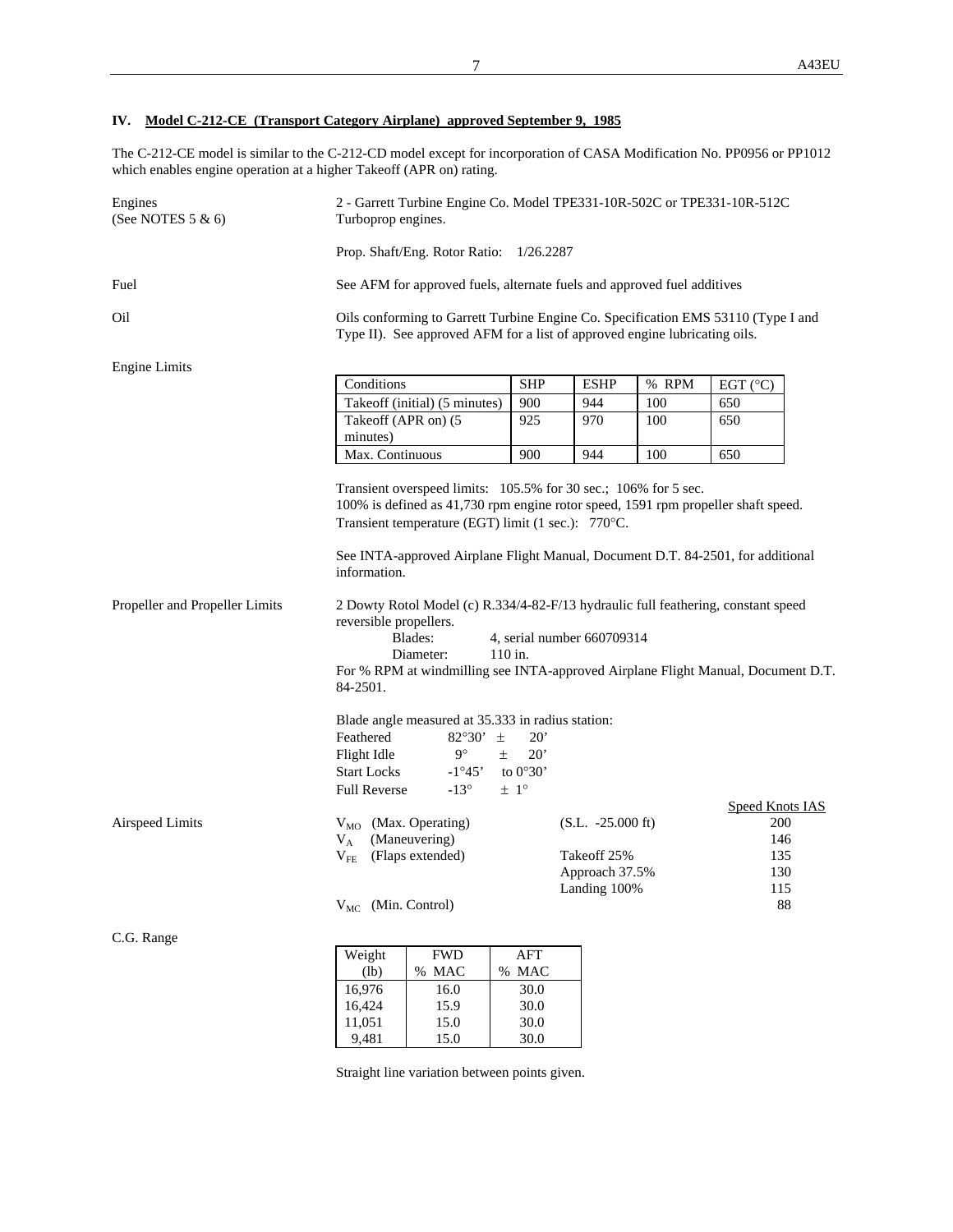| IV. Model C-212-CE<br>(cont'd)<br>Datum       | A jig point is located in forward fuselage Frame No. 3 and marked on the<br>underside of the fuselage. The C.G. reference datum is situated 43.90 in. forward of the<br>jig point.             |                                                                                                                                                                                                                                                   |                                                                                                                                            |                                                                                                    |                                                                                              |                                              |  |  |  |
|-----------------------------------------------|------------------------------------------------------------------------------------------------------------------------------------------------------------------------------------------------|---------------------------------------------------------------------------------------------------------------------------------------------------------------------------------------------------------------------------------------------------|--------------------------------------------------------------------------------------------------------------------------------------------|----------------------------------------------------------------------------------------------------|----------------------------------------------------------------------------------------------|----------------------------------------------|--|--|--|
| M.A.C.                                        |                                                                                                                                                                                                | Length is $86.22$ in.                                                                                                                                                                                                                             |                                                                                                                                            |                                                                                                    |                                                                                              |                                              |  |  |  |
|                                               |                                                                                                                                                                                                | The leading edge of M.A.C. is 215.04 in. aft of datum.                                                                                                                                                                                            |                                                                                                                                            |                                                                                                    |                                                                                              |                                              |  |  |  |
| Leveling Means                                |                                                                                                                                                                                                | Plumb-bob provisions on aft fact of aft cockpit compartment bulkhead.                                                                                                                                                                             |                                                                                                                                            |                                                                                                    |                                                                                              |                                              |  |  |  |
| Maximum Weights                               | 17,086 lb.<br>Ramp:<br>Takeoff:<br>16,976 lb.<br>16,424 lb.<br>Landing:<br>MZFW:<br>15,653 lb.                                                                                                 |                                                                                                                                                                                                                                                   |                                                                                                                                            |                                                                                                    |                                                                                              |                                              |  |  |  |
| Minimum Crew                                  |                                                                                                                                                                                                | The minimum flight crew is two pilots.                                                                                                                                                                                                            |                                                                                                                                            |                                                                                                    |                                                                                              |                                              |  |  |  |
| Maximum Baggage                               | Aft baggage comp.: 882 lb. Total - Maximum floor loading:<br>$120$ lb/sq. ft.<br>470 lb/linear ft.                                                                                             |                                                                                                                                                                                                                                                   |                                                                                                                                            |                                                                                                    |                                                                                              |                                              |  |  |  |
|                                               |                                                                                                                                                                                                | Baggage and/or cargo load must comply with loading limitations of approved Airplane<br>Flight Manual, and must be loaded in accordance with loading instructions of Weight<br>and Balance Supplement to the INTA-approved Airplane Flight Manual. |                                                                                                                                            |                                                                                                    |                                                                                              |                                              |  |  |  |
| <b>Fuel Capacity</b>                          | Total capacity:<br>548.00 U.S. Gal. in two wing tanks<br>Usable fuel:<br>528.00 U.S. Gal.<br>Unusable fuel:<br>20.00 U.S. Gal.<br>(See NOTES 1 (b) and 1 (c) for data on system fuel and oil). |                                                                                                                                                                                                                                                   |                                                                                                                                            |                                                                                                    |                                                                                              |                                              |  |  |  |
| Oil Capacity                                  | Usable oil:<br>Unusable oil:                                                                                                                                                                   | 5.25 U.S. quarts in each engine tank<br>None                                                                                                                                                                                                      |                                                                                                                                            |                                                                                                    |                                                                                              |                                              |  |  |  |
| <b>Maximum Approved Operating</b><br>Altitude | 25,000 ft.                                                                                                                                                                                     |                                                                                                                                                                                                                                                   |                                                                                                                                            |                                                                                                    |                                                                                              |                                              |  |  |  |
| <b>Control Surface Movements</b>              | Elevator<br><b>Elevator Trim Tab</b><br>Rudder<br>Rudder Trim Tab<br>Aileron<br>Aileron Trim Tab<br>Flaps, Inner and Outer                                                                     |                                                                                                                                                                                                                                                   | $30^\circ$<br>$15.5^\circ$<br>$27.5^\circ$<br>$12.5^\circ$<br>$20^{\circ}$<br>$15^{\circ}$<br>$10^{\circ}$<br>$15^{\circ}$<br>$40^{\circ}$ | Up<br>Up<br>Right<br>Right<br>Up<br>$U_{p}$<br>Down - Takeoff<br>Down - Approach<br>Down - Landing | $20^{\circ}$<br>$31^{\circ}$<br>$27.5^\circ$<br>$19^{\circ}$<br>$20^{\circ}$<br>$15^{\circ}$ | Down<br>Down<br>Left<br>Left<br>Down<br>Down |  |  |  |
|                                               | All measurements taken at trailing edge from nuetral position. For details of tolerance on<br>control surface movement refer to document D.T. 77-2101.                                         |                                                                                                                                                                                                                                                   |                                                                                                                                            |                                                                                                    |                                                                                              |                                              |  |  |  |

Maximum Passengers 28 - limited by space available for accommodation.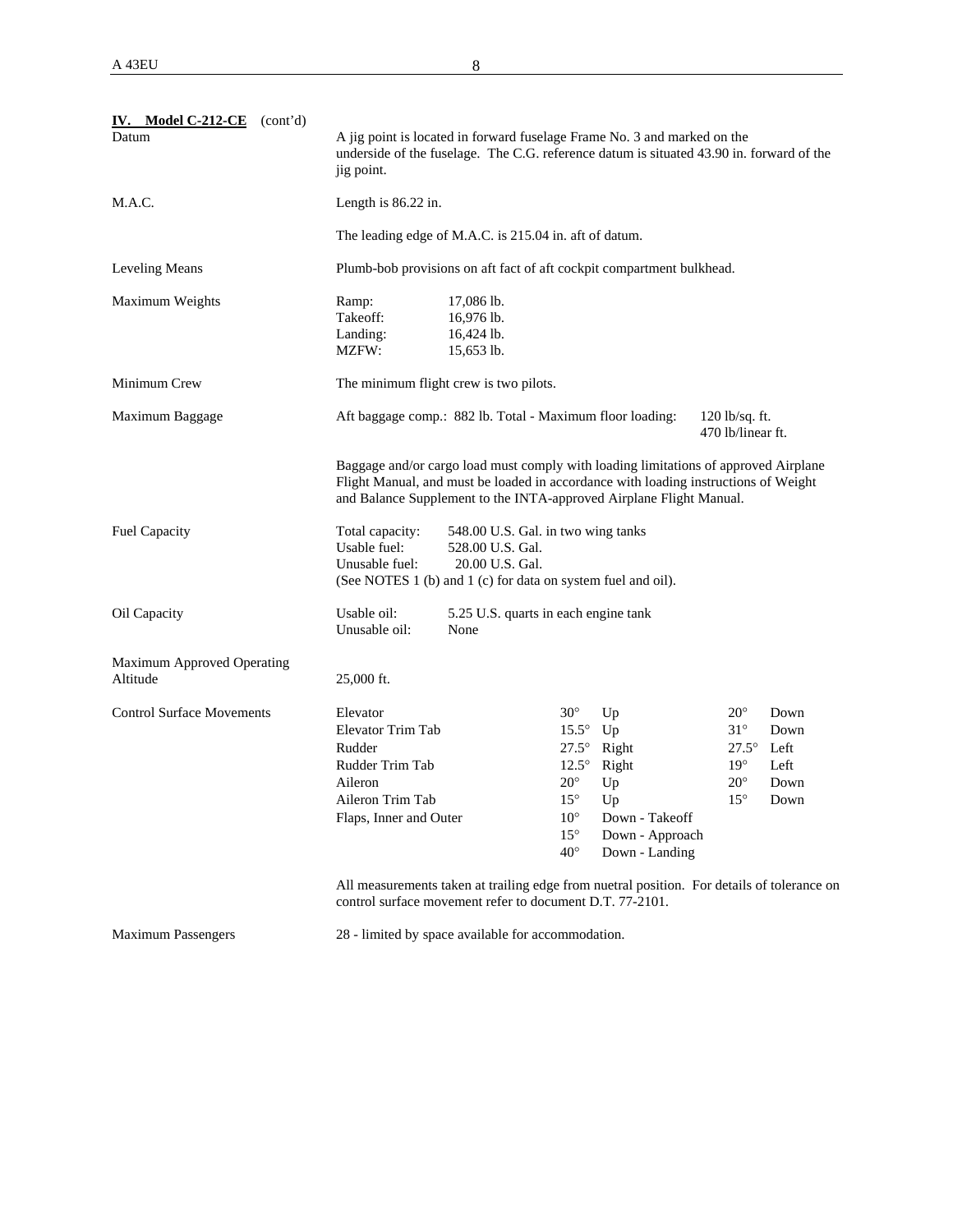## **V. Model C-212-CF (Transport Category Airplane) approved December 6, 1985**

The C-212-CF model is similar to the C-212-CC model with the same engine except for incorporation of CASA Modification No. PP0956 or PP1012 which enables engine operation at a higher Takeoff (APR on) rating.

| Engines                        | 2 - Garrett Turbine Engine Co. Model TPE331-10R-501C or TPE331-10R-511C<br>Turboprop engines.                                                                                                                                              |              |                                                               |       |                                             |  |  |  |
|--------------------------------|--------------------------------------------------------------------------------------------------------------------------------------------------------------------------------------------------------------------------------------------|--------------|---------------------------------------------------------------|-------|---------------------------------------------|--|--|--|
|                                | Prop. Shaft/Eng. Rotor Ratio: 1/26.2287                                                                                                                                                                                                    |              |                                                               |       |                                             |  |  |  |
| Fuel                           | See AFM for approved fuels, alternate fuels and approved fuel additives.                                                                                                                                                                   |              |                                                               |       |                                             |  |  |  |
| Oil                            | Oils conforming to Garrett Turbine Engine Co. Specification EMS 53110 (Type I and<br>Type II). See approved AFM for a list of approved engine lubricating oils.                                                                            |              |                                                               |       |                                             |  |  |  |
| <b>Engine Limits</b>           |                                                                                                                                                                                                                                            |              |                                                               |       |                                             |  |  |  |
|                                | Conditions                                                                                                                                                                                                                                 | <b>SHP</b>   | <b>ESHP</b>                                                   | % RPM | EGT $(^{\circ}C)$                           |  |  |  |
|                                | Takeoff (initial) (5 minutes)                                                                                                                                                                                                              | 900          | 944                                                           | 100   | 650                                         |  |  |  |
|                                | Takeoff (ARP on) (5<br>minutes)                                                                                                                                                                                                            | 925          | 970                                                           | 100   | 650                                         |  |  |  |
|                                | Max. Continuous                                                                                                                                                                                                                            | 900          | 944                                                           | 100   | 650                                         |  |  |  |
|                                | 100% is defined as 41,730 rpm engine rotor speed, 1591 rpm propeller shaft speed.<br>Transient temperature (EGT) limit (1 sec.): 770°C.<br>See INTA-approved Airplane Flight Manual, Document D.T. 84-2502, for additional<br>information. |              |                                                               |       |                                             |  |  |  |
| Propeller and Propeller Limits | 2 - Hartzell Model HC-B4MN-5AL, constant speed, hydraulic, full feathering, reversible<br>propellers.                                                                                                                                      |              |                                                               |       |                                             |  |  |  |
|                                | Blades:<br>4, Model LM $10585B + 4$<br>110 in.<br>Diameter:                                                                                                                                                                                |              |                                                               |       |                                             |  |  |  |
|                                | For % RPM at windmilling see INTA-approved Airplane Flight Manual, Document D.T.<br>84-2502.                                                                                                                                               |              |                                                               |       |                                             |  |  |  |
|                                | Blade angle measured at 42 in. radius station:                                                                                                                                                                                             |              |                                                               |       |                                             |  |  |  |
|                                | $83.0^\circ$<br>$\pm$ 1.0 $^{\circ}$<br>Feathered<br>Flight Idle<br>$7.0^{\circ}$<br>$\pm$ 0.3°                                                                                                                                            |              |                                                               |       |                                             |  |  |  |
|                                | $-1.5^\circ$<br><b>Start Locks</b>                                                                                                                                                                                                         | $\pm$ 0.2°   |                                                               |       |                                             |  |  |  |
|                                | <b>Full Reverse</b><br>$-10^{\circ}$                                                                                                                                                                                                       | $\pm$ 0.5°   |                                                               |       |                                             |  |  |  |
| Airspeed Limits                | V <sub>MO</sub> (Max. Operating)<br>(Maneuvering)<br>$V_A$<br>$V_{FE}$ (Flaps Extended)                                                                                                                                                    |              | $(S.L. -25,000 \text{ ft.})$<br>Takeoff 25%<br>Approach 37.5% |       | Speed Knots IAS<br>200<br>146<br>135<br>130 |  |  |  |
|                                | V <sub>MC</sub> (Min. Control Speed)                                                                                                                                                                                                       |              | Landing 100%                                                  |       | 115<br>$88\,$                               |  |  |  |
| C.G. Range                     |                                                                                                                                                                                                                                            |              |                                                               |       |                                             |  |  |  |
|                                | $\mathbf{F}\mathbf{W}\mathbf{D}$<br>Weight                                                                                                                                                                                                 | AFT          |                                                               |       |                                             |  |  |  |
|                                | (lb)<br>% MAC                                                                                                                                                                                                                              | % MAC        |                                                               |       |                                             |  |  |  |
|                                | 16,976<br>16.0<br>16,424<br>15.9                                                                                                                                                                                                           | 30.0<br>30.0 |                                                               |       |                                             |  |  |  |
|                                |                                                                                                                                                                                                                                            |              |                                                               |       |                                             |  |  |  |

Straight line variation between points given.

11,051 15.0 30.0<br>9,481 15.0 30.0

9,481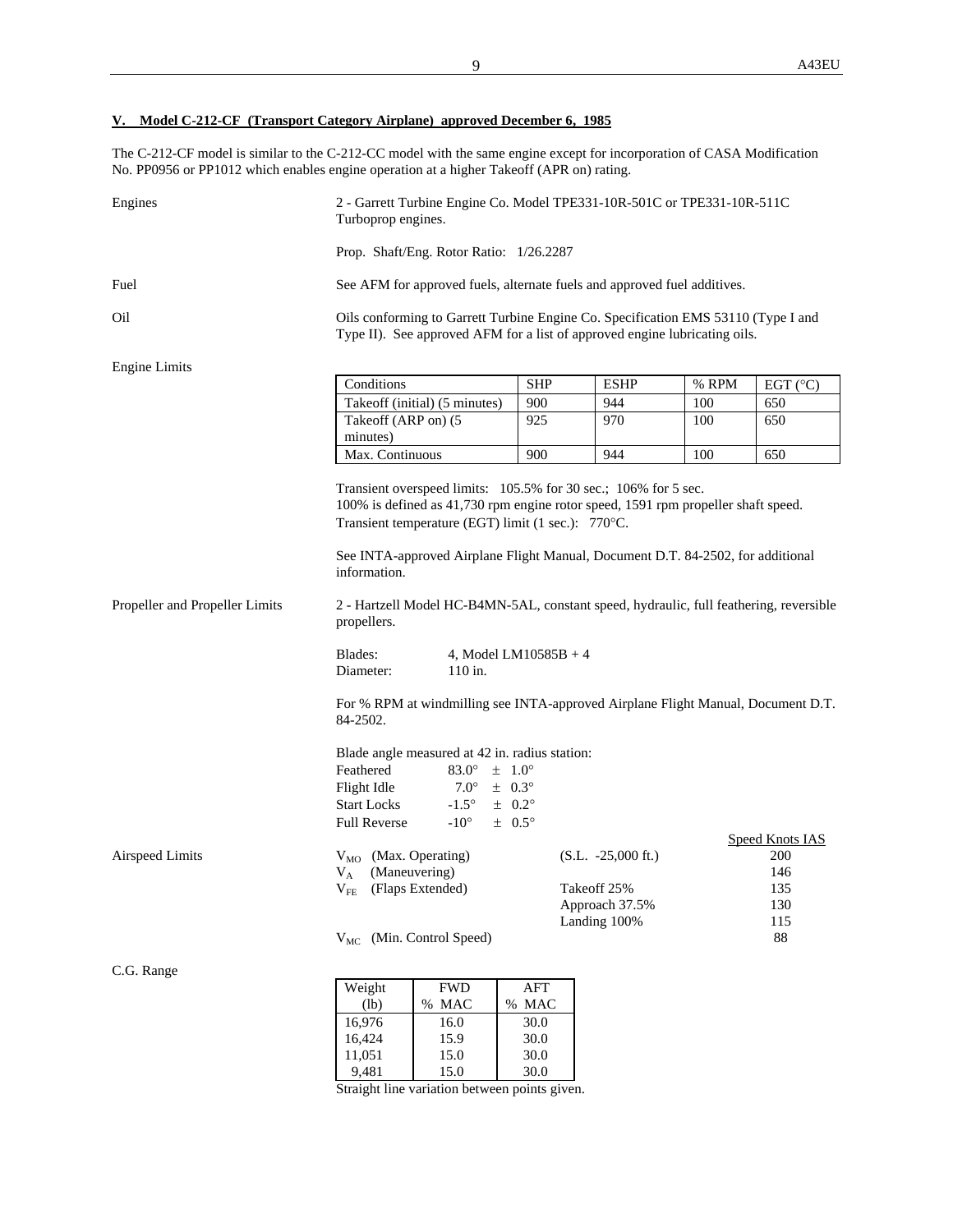| V. Model $C-212-CF$<br>(cont'd)<br>Datum | A jig point is located in forward fuselage Frame No. 3 and marked on the underside<br>of the fuselage. The C.G. reference datum is situated 43.90 in. forward of the jig point. |
|------------------------------------------|---------------------------------------------------------------------------------------------------------------------------------------------------------------------------------|
| M.A.C.                                   | Length is $86.22$ in.                                                                                                                                                           |
|                                          | The leading edge of M.A.C. is 215.04 in aft of datum.                                                                                                                           |
| Leveling Means                           | Plumb-bob provisions on aft face of act cockpit compartment bulkhead.                                                                                                           |

|                                               | Ramp:<br>Takeoff:<br>Landing:<br>MZFW:                                                                                     | 17,086 lb.<br>16,976 lb.<br>16,424 lb.<br>15,653 lb.                                                                                                                                                                                              |                                                                                                                            |                                                                                                              |                                                                                          |                                              |
|-----------------------------------------------|----------------------------------------------------------------------------------------------------------------------------|---------------------------------------------------------------------------------------------------------------------------------------------------------------------------------------------------------------------------------------------------|----------------------------------------------------------------------------------------------------------------------------|--------------------------------------------------------------------------------------------------------------|------------------------------------------------------------------------------------------|----------------------------------------------|
| Minimum Crew                                  |                                                                                                                            | The minimum flight crew is two pilots                                                                                                                                                                                                             |                                                                                                                            |                                                                                                              |                                                                                          |                                              |
| Maximum Baggage                               |                                                                                                                            | Aft baggage comp.: 882 lb. Total - Maximum floor loading:                                                                                                                                                                                         |                                                                                                                            |                                                                                                              | $120lb/sq.$ ft.<br>470 lb/linear ft.                                                     |                                              |
|                                               |                                                                                                                            | Baggage and/or cargo load must comply with loading limitations of approved Airplane<br>Flight Manual, and must be loaded in accordance with loading instructions of Weight<br>and Balance Supplement to the INTA-approved Airplane Flight Manual. |                                                                                                                            |                                                                                                              |                                                                                          |                                              |
| <b>Fuel Capacity</b>                          | Total capacity:<br>Usable fuel:<br>Unusable fuel:                                                                          | 548.00 U.S. Gal in two wing tanks<br>528.00 U.S. Gal.<br>20.00 U.S. Gal.<br>(See NOTE 1 (b) and 1 (c) for data on system fuel oil).                                                                                                               |                                                                                                                            |                                                                                                              |                                                                                          |                                              |
| Oil Capacity                                  | Usable oil:<br>Unusable oil:                                                                                               | 5.25 U.S. quarts in each engine tank.<br>None                                                                                                                                                                                                     |                                                                                                                            |                                                                                                              |                                                                                          |                                              |
| <b>Maximum Approved Operating</b><br>Altitude | 25,000 ft.                                                                                                                 |                                                                                                                                                                                                                                                   |                                                                                                                            |                                                                                                              |                                                                                          |                                              |
| <b>Control Surface Movements</b>              | Elevator<br><b>Elevator Trim Tab</b><br>Rudder<br>Rudder Trim Tab<br>Aileron<br>Aileron Trim Tab<br>Flaps, Inner and Outer |                                                                                                                                                                                                                                                   | $30^\circ$<br>$15.5^\circ$<br>$12.5^\circ$<br>$20^{\circ}$<br>$15^{\circ}$<br>$10^{\circ}$<br>$15^{\circ}$<br>$40^{\circ}$ | Up<br>Up<br>$27.5^{\circ}$ Right<br>Right<br>Up<br>Up<br>Down - Takeoff<br>Down - Approach<br>Down - Landing | $20^{\circ}$<br>$31^\circ$<br>$27.5^\circ$<br>$19^\circ$<br>$20^{\circ}$<br>$15^{\circ}$ | Down<br>Down<br>Left<br>Left<br>Down<br>Down |

All measurements taken at trailing edge from neutral position. For details of tolerance on control surface movement refer to document D.T. 77-2101.

| <b>Maximum Passengers</b> | 28 - limited by space available for accommodation. |  |
|---------------------------|----------------------------------------------------|--|
|                           |                                                    |  |

#### **VI. Model C-212-DF (Transport Category Airplane) approved March 30, 1989**

The C-212-DF model is similar to the C-212-CE except by the modification in the nose, wingtips and vertical tail.

| Engines             | 2 - Garrett Turbine Engine Co. Model TPE331-10R-502C or TPE331-10R-512C or |
|---------------------|----------------------------------------------------------------------------|
| (See NOTE $7 & 8$ ) | TPE331-10R-513C.                                                           |
|                     |                                                                            |

Prop. Shaft/Eng Rotor Ratio: 1/26.2287.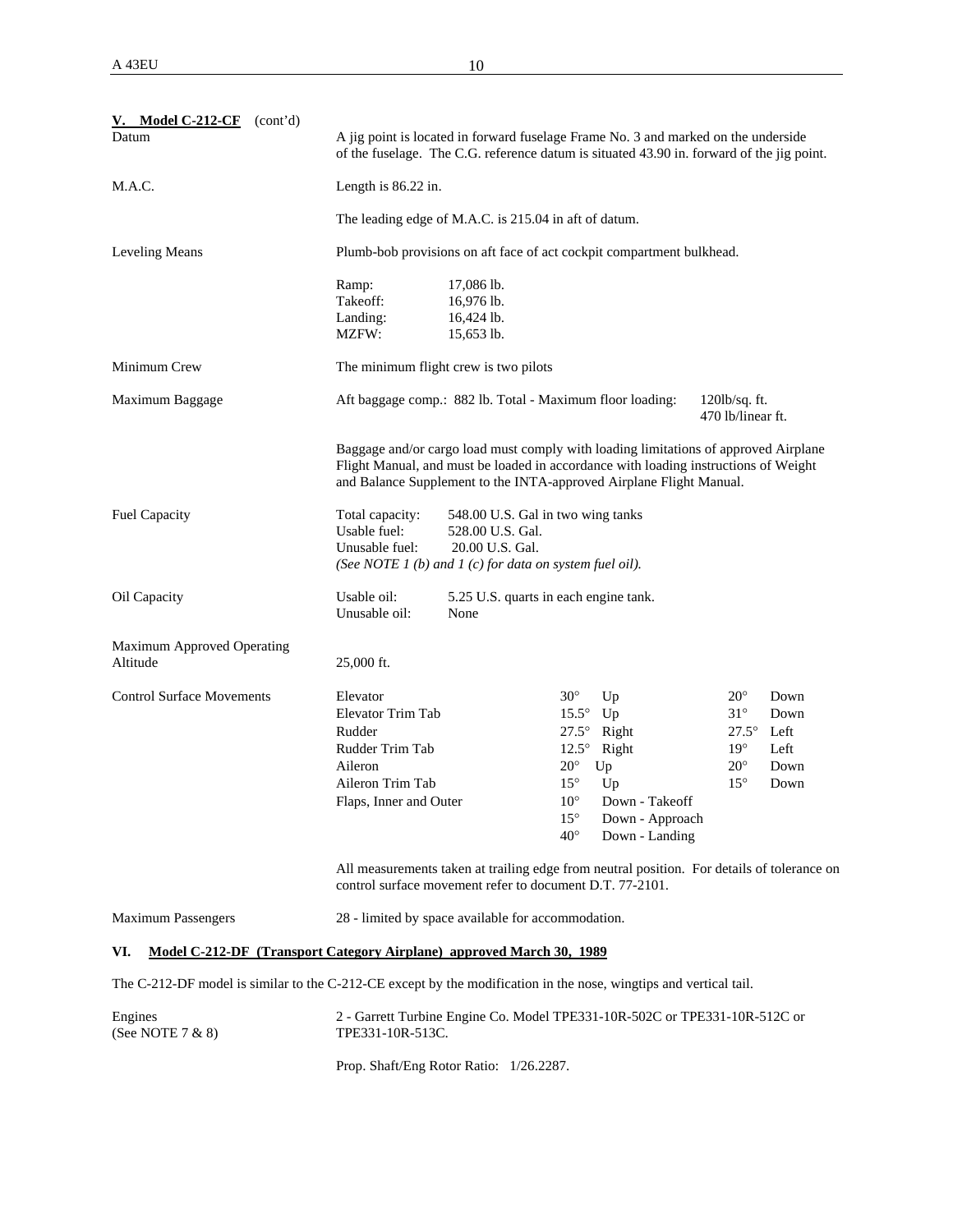| <b>Model C-212-DF</b> (cont'd)<br><u>VI.</u><br>Fuel | See AFM for approved fuels, alternate fuels and approve fuel additives.                                                                                         |                                                                                                                          |                                                                |                              |                                                                 |                                                                                                                                                                                                                                                              |  |  |
|------------------------------------------------------|-----------------------------------------------------------------------------------------------------------------------------------------------------------------|--------------------------------------------------------------------------------------------------------------------------|----------------------------------------------------------------|------------------------------|-----------------------------------------------------------------|--------------------------------------------------------------------------------------------------------------------------------------------------------------------------------------------------------------------------------------------------------------|--|--|
| Oil                                                  | Oils conforming to Garrett Turbine Engine Co. Specification EMS 53110 (Type I and<br>Type II). See approved AFM for a list of approved engine lubricating oils. |                                                                                                                          |                                                                |                              |                                                                 |                                                                                                                                                                                                                                                              |  |  |
| Engine Limits                                        |                                                                                                                                                                 |                                                                                                                          |                                                                |                              |                                                                 |                                                                                                                                                                                                                                                              |  |  |
|                                                      | Conditions                                                                                                                                                      |                                                                                                                          | <b>SHP</b>                                                     | <b>ESHP</b>                  | % RPM                                                           | EGT $(^{\circ}C)$                                                                                                                                                                                                                                            |  |  |
|                                                      |                                                                                                                                                                 | Takeoff (initial)(5 minutes)                                                                                             | 900                                                            | 944                          | 100                                                             | 650                                                                                                                                                                                                                                                          |  |  |
|                                                      | Takeoff (APR on) (5<br>minutes)                                                                                                                                 |                                                                                                                          | 925                                                            | 970                          | 100                                                             | 650                                                                                                                                                                                                                                                          |  |  |
|                                                      | Max. Continuous                                                                                                                                                 |                                                                                                                          | 900                                                            | 944                          | 100                                                             | 650                                                                                                                                                                                                                                                          |  |  |
| Propeller and Propeller Limits                       | information.<br>Blades:                                                                                                                                         | Transient temperature (EGT) limit (1 sec.): 770°C.<br>speed, reversible propellers.                                      |                                                                |                              | Transient overspeed limits: 105.5% for 30 sec.; 106% for 5 sec. | 100% RPM is defined as 41,730 rpm engine rotor speed, 1591 rpm propeller shaft speed.<br>See DGAC-approved Airplane Flight Manual, Document D.T. 88-2509 for additional<br>2 Dowty Rotol Ltd, Model (c) R.334/4-82-F/13, hydraulic full feathering, constant |  |  |
|                                                      | Diameter:                                                                                                                                                       | 110 in.                                                                                                                  | 4, serial number 660709314                                     |                              |                                                                 |                                                                                                                                                                                                                                                              |  |  |
|                                                      | For % RPM at windmilling see DGAC-approved Airplane Flight Manual, Document<br>D.T. 88-2509.                                                                    |                                                                                                                          |                                                                |                              |                                                                 |                                                                                                                                                                                                                                                              |  |  |
|                                                      | Feathered<br>Flight Idle<br><b>Start Locks</b><br><b>Full Reverse</b>                                                                                           | Blade angle measured at 35.333-in. radius station:<br>$82^{\circ}32'$<br>$9^{\circ}$<br>$-1^{\circ}45'$<br>$-13^{\circ}$ | $\pm$<br>20'<br>20'<br>$\pm$<br>$\pm$ 0°30'<br>$\pm 1^{\circ}$ |                              |                                                                 |                                                                                                                                                                                                                                                              |  |  |
|                                                      |                                                                                                                                                                 |                                                                                                                          |                                                                |                              |                                                                 | <b>Speed Knots IAS</b>                                                                                                                                                                                                                                       |  |  |
| Airspeed Limits                                      | $V_{MO}$ (Max. Operating)                                                                                                                                       |                                                                                                                          |                                                                | $(S.L. -25,000 \text{ ft.})$ |                                                                 | 200                                                                                                                                                                                                                                                          |  |  |
|                                                      | $V_A$                                                                                                                                                           | (Maneuvering)                                                                                                            |                                                                |                              |                                                                 | 146                                                                                                                                                                                                                                                          |  |  |
|                                                      | $V_{FE}$ (Flaps Extended)                                                                                                                                       |                                                                                                                          | Takeoff 25%                                                    |                              | 135                                                             |                                                                                                                                                                                                                                                              |  |  |
|                                                      |                                                                                                                                                                 |                                                                                                                          | Approach 25%                                                   |                              | 135                                                             |                                                                                                                                                                                                                                                              |  |  |
|                                                      |                                                                                                                                                                 |                                                                                                                          | Landing 100%                                                   |                              | 115                                                             |                                                                                                                                                                                                                                                              |  |  |
|                                                      | $V_{MC}$ (Min. Control)                                                                                                                                         |                                                                                                                          |                                                                |                              |                                                                 | 76                                                                                                                                                                                                                                                           |  |  |
| C.G. Range                                           |                                                                                                                                                                 |                                                                                                                          |                                                                |                              |                                                                 |                                                                                                                                                                                                                                                              |  |  |
|                                                      | Weight                                                                                                                                                          | <b>FWD</b>                                                                                                               | <b>AFT</b>                                                     |                              |                                                                 |                                                                                                                                                                                                                                                              |  |  |
|                                                      | (lb)                                                                                                                                                            | % MAC                                                                                                                    | % MAC                                                          |                              |                                                                 |                                                                                                                                                                                                                                                              |  |  |
|                                                      | 16,976                                                                                                                                                          | 16.0                                                                                                                     | 30.0                                                           |                              |                                                                 |                                                                                                                                                                                                                                                              |  |  |
|                                                      | 16,424                                                                                                                                                          | 15.9                                                                                                                     | 30.0                                                           |                              |                                                                 |                                                                                                                                                                                                                                                              |  |  |
|                                                      | 11,051                                                                                                                                                          | 15.0                                                                                                                     | 30.0                                                           |                              |                                                                 |                                                                                                                                                                                                                                                              |  |  |
|                                                      | 9,481                                                                                                                                                           | 15.0                                                                                                                     | 30.0                                                           |                              |                                                                 |                                                                                                                                                                                                                                                              |  |  |
|                                                      |                                                                                                                                                                 | Straight line variation between points given.                                                                            |                                                                |                              |                                                                 |                                                                                                                                                                                                                                                              |  |  |
| Datum                                                |                                                                                                                                                                 |                                                                                                                          |                                                                |                              |                                                                 | A jig point is located in forward fuselage Frame No. 3 and marked on the underside of<br>the fuselage. The C.G. reference datum is situated 43.90 in. forward of the jig point.                                                                              |  |  |
| M.A.C.                                               | Length is 86.22 in.                                                                                                                                             |                                                                                                                          |                                                                |                              |                                                                 |                                                                                                                                                                                                                                                              |  |  |

The leading edge of M.A.C. is 215.04 in. aft of datum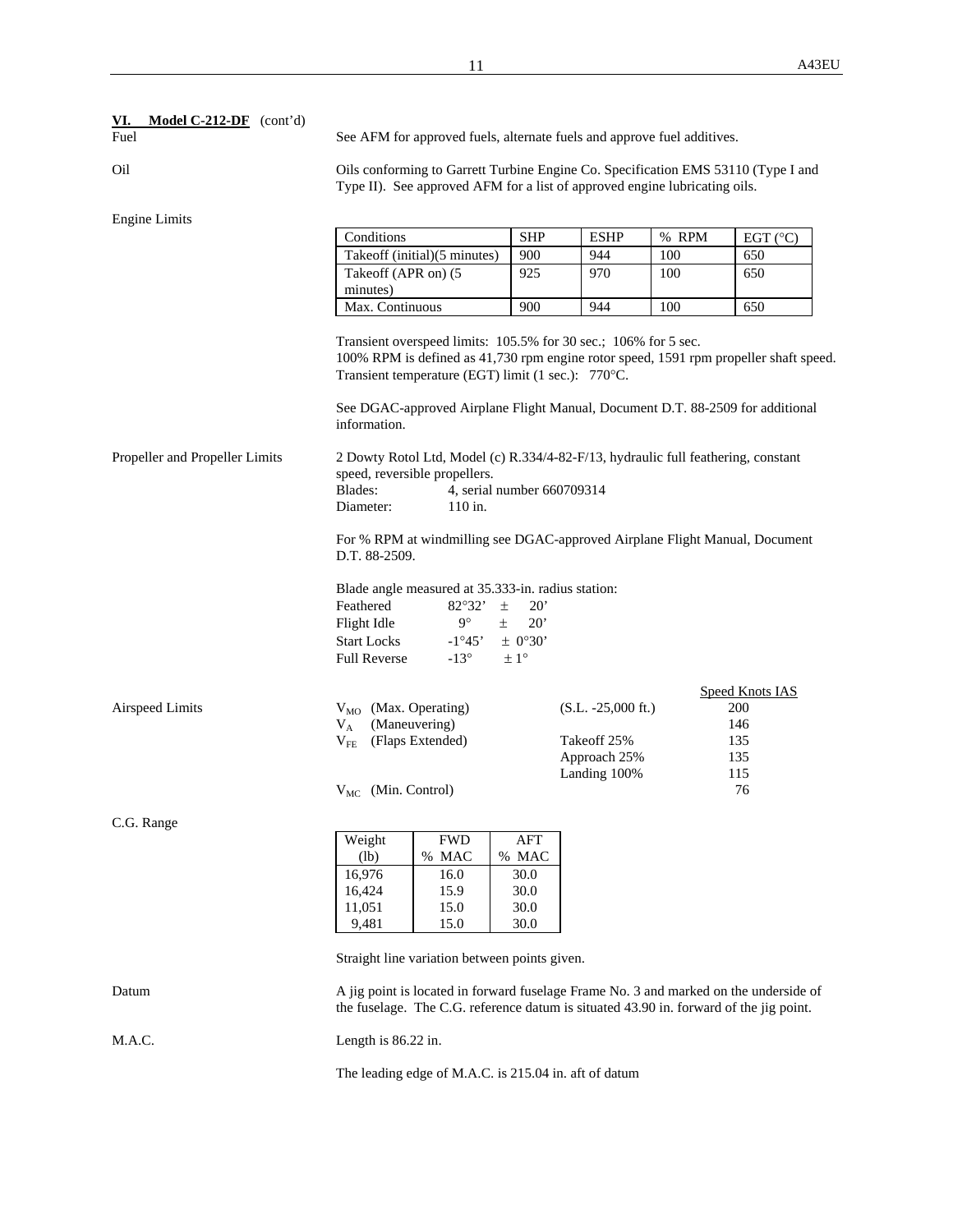| VI. Model C-212-DF $(cont'd)$<br><b>Leveling Means</b>                     |                                                                                                                     | Plumb-bob provisions on aft face of aft cockpit compartment bulkhead.                                                                                                                                                                             |                                                                                                                                                 |                                                                                         |                                                                                            |                                              |  |
|----------------------------------------------------------------------------|---------------------------------------------------------------------------------------------------------------------|---------------------------------------------------------------------------------------------------------------------------------------------------------------------------------------------------------------------------------------------------|-------------------------------------------------------------------------------------------------------------------------------------------------|-----------------------------------------------------------------------------------------|--------------------------------------------------------------------------------------------|----------------------------------------------|--|
| Maximum Weight                                                             | Ramp:<br>Takeoff:<br>Landing:<br>MZFW:                                                                              | 17,086 lb.<br>16,976 lb.<br>16,424 lb.<br>15,653 lb.                                                                                                                                                                                              |                                                                                                                                                 |                                                                                         |                                                                                            |                                              |  |
| Minimum Crew                                                               | The minimum crew is two pilots.                                                                                     |                                                                                                                                                                                                                                                   |                                                                                                                                                 |                                                                                         |                                                                                            |                                              |  |
| Maximum Baggage                                                            |                                                                                                                     | Aft baggage comp.: 882 lb. Total - maximum floor loading:                                                                                                                                                                                         |                                                                                                                                                 |                                                                                         | $120$ lb/sq. ft.<br>470 lb/linear ft,                                                      |                                              |  |
|                                                                            | Fwd baggage comp.: 309 lb. total                                                                                    |                                                                                                                                                                                                                                                   |                                                                                                                                                 |                                                                                         |                                                                                            |                                              |  |
|                                                                            |                                                                                                                     | Baggage and/or cargo load must comply with loading limitations of approved Airplane<br>Flight Manual, and must be loaded in accordance with loading instructions of Weight<br>and Balance Supplement to the DGAC-approved Airplane Flight Manual. |                                                                                                                                                 |                                                                                         |                                                                                            |                                              |  |
| Fuel Capacity                                                              | Total Capacity:<br>Usable Fuel:<br>Unusable Fuel:                                                                   | 548.00 U.S. Gal. in two wing tanks<br>528.00 U.S. Gal.<br>20.00 U.S. Gal.                                                                                                                                                                         |                                                                                                                                                 |                                                                                         |                                                                                            |                                              |  |
|                                                                            | (See NOTES 1 (b) and 1 (c) for data on system fuel and oil).                                                        |                                                                                                                                                                                                                                                   |                                                                                                                                                 |                                                                                         |                                                                                            |                                              |  |
| Oil Capacity                                                               | Usable oil:<br>Unusable oil:                                                                                        | 5.25 U.S. quarts in each engine tank<br>None                                                                                                                                                                                                      |                                                                                                                                                 |                                                                                         |                                                                                            |                                              |  |
| <b>Maximum Approved Operating</b><br>Altitude                              | 25,000 ft.                                                                                                          |                                                                                                                                                                                                                                                   |                                                                                                                                                 |                                                                                         |                                                                                            |                                              |  |
| <b>Control Surface Movements</b>                                           | Elevator<br>Elevator Trim Tab<br>Rudder<br>Rudder Trim Tab<br>Aileron<br>Aileron Trim Tab<br>Flaps, Inner and Outer |                                                                                                                                                                                                                                                   | $30^\circ$<br>$15.5^{\circ}$ Up<br>$20^{\circ}$<br>$14^{\circ}$<br>$20^{\circ}$<br>$15^{\circ}$<br>$10^{\circ}$<br>$10^{\circ}$<br>$40^{\circ}$ | Up<br>Right<br>Right<br>Up<br>Up<br>Down - Takeoff<br>Down - Approach<br>Down - Landing | $20^{\circ}$<br>$31^\circ$<br>$24^{\circ}$<br>$14^{\circ}$<br>$20^{\circ}$<br>$15^{\circ}$ | Down<br>Down<br>Left<br>Left<br>Down<br>Down |  |
|                                                                            |                                                                                                                     | All measurements taken at trailing edge from neutral position. For details of tolerances<br>on control surface movement refer to document D.T. 77-2101.                                                                                           |                                                                                                                                                 |                                                                                         |                                                                                            |                                              |  |
| <b>Maximum Passengers</b>                                                  |                                                                                                                     | 28 - Limited by space available for accommodation.                                                                                                                                                                                                |                                                                                                                                                 |                                                                                         |                                                                                            |                                              |  |
| VII. Model C-212-DE (Transport Category Airplane) approved October 1, 1991 |                                                                                                                     |                                                                                                                                                                                                                                                   |                                                                                                                                                 |                                                                                         |                                                                                            |                                              |  |
| Engines                                                                    |                                                                                                                     | 2 - Pratt and Whitney Canada, Model PT6A-65B turboprop engines                                                                                                                                                                                    |                                                                                                                                                 |                                                                                         |                                                                                            |                                              |  |
|                                                                            |                                                                                                                     | Propeller Shaft Gear Ratio: 0.0568:1                                                                                                                                                                                                              |                                                                                                                                                 |                                                                                         |                                                                                            |                                              |  |
| Fuel                                                                       | approved fuels                                                                                                      | Refer to Engine Service Bulletin No. 3032845-72-44 (PWC SB 13044) for listing of                                                                                                                                                                  |                                                                                                                                                 |                                                                                         |                                                                                            |                                              |  |

Oil **Refer to Engine Service Bulletin No. 3032845-72-1** (PWC SB 13001) for listing of approved oils.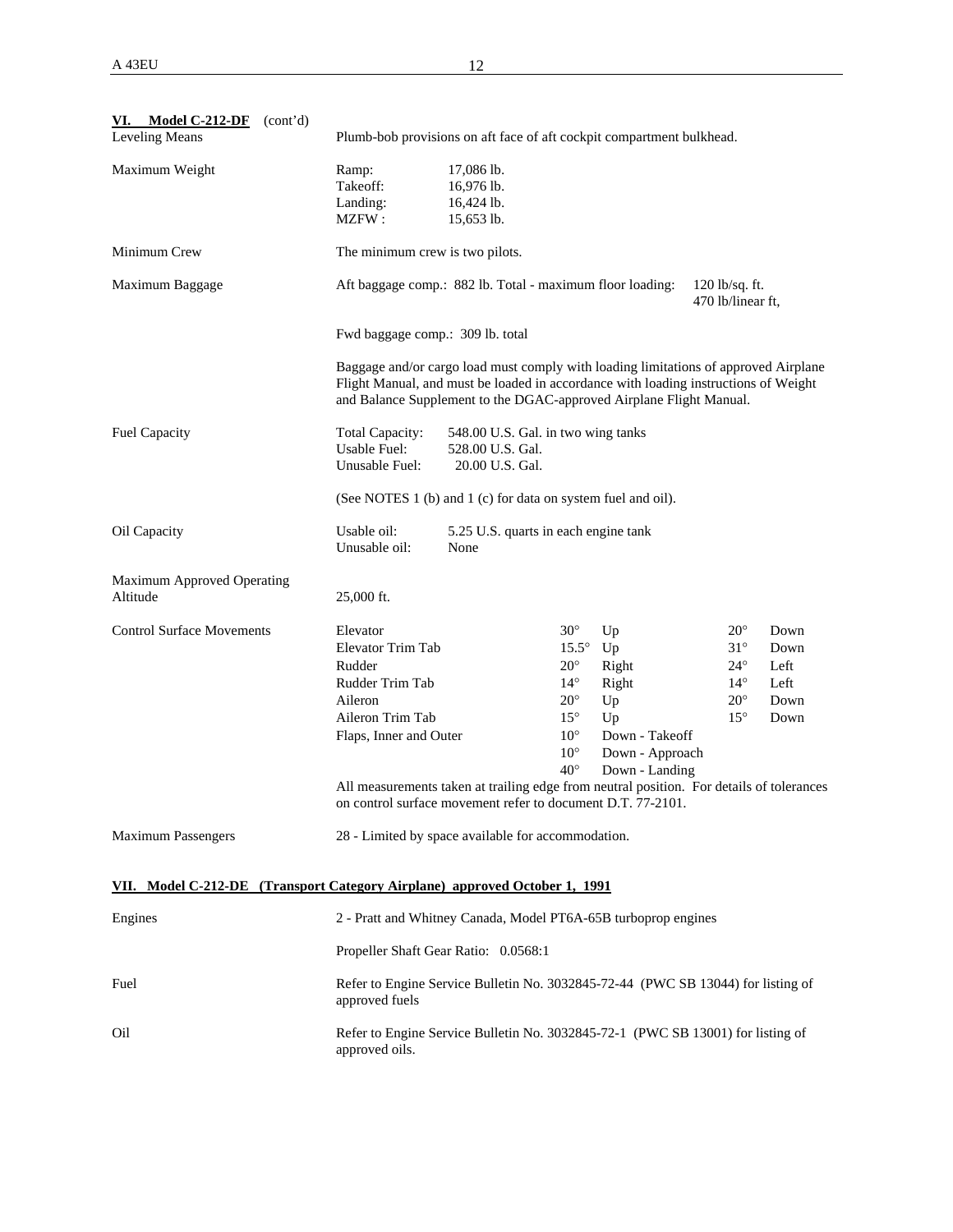# **VII. Model C-212-DE** (cont'd)

Engine Limits

|                                | Conditions                                                                                                                                                                                            |                                            |                                | SHP  | <b>ESHP</b>                  | <b>PROP</b> | <b>ITT</b>    |                                                                                                                                                                                 |
|--------------------------------|-------------------------------------------------------------------------------------------------------------------------------------------------------------------------------------------------------|--------------------------------------------|--------------------------------|------|------------------------------|-------------|---------------|---------------------------------------------------------------------------------------------------------------------------------------------------------------------------------|
|                                |                                                                                                                                                                                                       |                                            |                                |      |                              | % RPM       | $(^{\circ}C)$ |                                                                                                                                                                                 |
|                                |                                                                                                                                                                                                       | Takeoff (initial) (5 minutes)              |                                | 1000 | 1069                         | 100         | 820           |                                                                                                                                                                                 |
|                                | Max. Continuous                                                                                                                                                                                       |                                            |                                | 1000 | 1069                         | 100         | 810           |                                                                                                                                                                                 |
|                                | 100% $N_G$ is defined as 37,468 rpm.<br>100% $N_p$ is defined as 1,700 rpm (which means a Power Turbine Speed of 29,894 rpm<br>$(N_F)$ ).<br>Transient temperature (ITT) limit: 1000°C for 5 seconds. |                                            |                                |      |                              |             |               |                                                                                                                                                                                 |
|                                | information.                                                                                                                                                                                          |                                            |                                |      |                              |             |               | See DGAC-approved Airplane Flight Manual, Document D.T. 88-2518, for additional                                                                                                 |
| Propeller and Propeller Limits | reversible, propellers.                                                                                                                                                                               |                                            |                                |      |                              |             |               | 2 McCauley Model 4HFR34C756/106LM, constant speed, hydraulic full feathering,                                                                                                   |
|                                | Blades:<br>Diameter:                                                                                                                                                                                  |                                            | 4, Model 106LM<br>106 in.      |      |                              |             |               |                                                                                                                                                                                 |
|                                | Blade angle measured at 30 in. radius station:<br>Feathered                                                                                                                                           |                                            | $86.7^{\circ} \pm 0.5^{\circ}$ |      |                              |             |               |                                                                                                                                                                                 |
|                                | Beta pick-up                                                                                                                                                                                          |                                            | $19.5^{\circ} \pm 0.2^{\circ}$ |      |                              |             |               |                                                                                                                                                                                 |
|                                | Flight Idle                                                                                                                                                                                           | $15^{\circ}$                               | $\pm$ 0.2°                     |      |                              |             |               |                                                                                                                                                                                 |
|                                | <b>Start Locks</b>                                                                                                                                                                                    | $7^\circ$                                  | $\pm$ 0.5°                     |      |                              |             |               |                                                                                                                                                                                 |
|                                | <b>Full Reverse</b>                                                                                                                                                                                   | $-10^{\circ}$                              | $\pm$ 0.5°                     |      |                              |             |               | <b>Speed Knots IAS</b>                                                                                                                                                          |
| <b>Airspeed Limits</b>         | $V_A$                                                                                                                                                                                                 | $V_{MO}$ (Max. Operating)<br>(Maneuvering) |                                |      | $(S.L. -25,000 \text{ ft.})$ |             |               | 200<br>146                                                                                                                                                                      |
|                                | $\rm V_{FE}$                                                                                                                                                                                          | (Flaps Extended)                           |                                |      | Takeoff 25%<br>Approach 25%  |             |               | 135<br>130                                                                                                                                                                      |
|                                | $V_{MC}$ (Min. Control)                                                                                                                                                                               |                                            |                                |      | Landing 100%                 |             |               | 115<br>76                                                                                                                                                                       |
| C.G. Range                     |                                                                                                                                                                                                       |                                            |                                |      |                              |             |               |                                                                                                                                                                                 |
|                                | Weight                                                                                                                                                                                                | <b>FWD</b>                                 | AFT                            |      |                              |             |               |                                                                                                                                                                                 |
|                                | (lb)                                                                                                                                                                                                  | % MAC                                      | % MAC                          |      |                              |             |               |                                                                                                                                                                                 |
|                                | 16,976                                                                                                                                                                                                | 16.0                                       | 30.0                           |      |                              |             |               |                                                                                                                                                                                 |
|                                | 16,424                                                                                                                                                                                                | 15.9                                       | 30.0                           |      |                              |             |               |                                                                                                                                                                                 |
|                                | 11,051                                                                                                                                                                                                | 15.0                                       | 30.0                           |      |                              |             |               |                                                                                                                                                                                 |
|                                | 9,481                                                                                                                                                                                                 | 15.0                                       | 30.0                           |      |                              |             |               |                                                                                                                                                                                 |
|                                | Straight line variation between point given.                                                                                                                                                          |                                            |                                |      |                              |             |               |                                                                                                                                                                                 |
| Datum                          |                                                                                                                                                                                                       |                                            |                                |      |                              |             |               | A jig point is located in forward fuselage Frame. No. 3 and marked on the underside of<br>the fuselage. The C.G. reference datum is situated 43.9 in. forward to the jig point. |
| M.A.C.                         | Length is 86.22 in.                                                                                                                                                                                   |                                            |                                |      |                              |             |               |                                                                                                                                                                                 |
|                                | The leading edge of M.A.C. is 215.04 in. aft of datum                                                                                                                                                 |                                            |                                |      |                              |             |               |                                                                                                                                                                                 |
| Leveling Means                 | Plumb-bob provisions on aft face of aft cockpit compartment bulkhead.                                                                                                                                 |                                            |                                |      |                              |             |               |                                                                                                                                                                                 |
| Maximum Weights                | Ramp:                                                                                                                                                                                                 |                                            | 17,086 lb.                     |      |                              |             |               |                                                                                                                                                                                 |
|                                | Takeoff:                                                                                                                                                                                              |                                            | 16,976 lb.                     |      |                              |             |               |                                                                                                                                                                                 |
|                                | Landing:                                                                                                                                                                                              |                                            | 16,424 lb.                     |      |                              |             |               |                                                                                                                                                                                 |
|                                | MZFW:                                                                                                                                                                                                 |                                            | 15,653 lb.                     |      |                              |             |               |                                                                                                                                                                                 |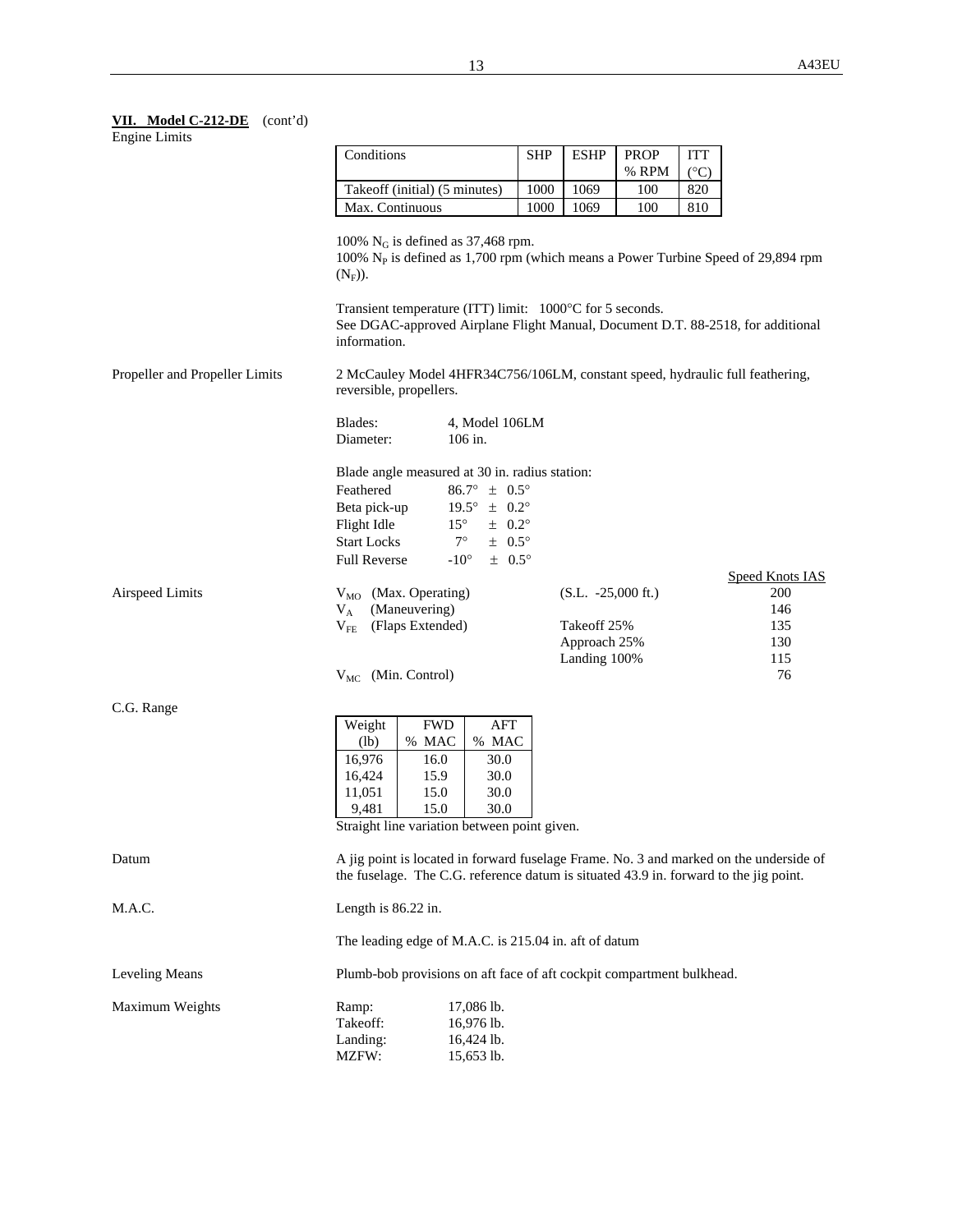| VII. Model C-212-DE<br>(cont'd)<br>Minimum Crew | The minimum flight crew is two pilots.                                                                                                                                                                                                                                                                                                                                                                                                                                                                                                                                                                                          |                                                                           |                                                                                                                                         |                                                                                                                                                                                                                                              |                                                                                             |                                              |  |
|-------------------------------------------------|---------------------------------------------------------------------------------------------------------------------------------------------------------------------------------------------------------------------------------------------------------------------------------------------------------------------------------------------------------------------------------------------------------------------------------------------------------------------------------------------------------------------------------------------------------------------------------------------------------------------------------|---------------------------------------------------------------------------|-----------------------------------------------------------------------------------------------------------------------------------------|----------------------------------------------------------------------------------------------------------------------------------------------------------------------------------------------------------------------------------------------|---------------------------------------------------------------------------------------------|----------------------------------------------|--|
| Maximum Baggage                                 | Aft baggage compartment:<br>Fwd baggage compartment:<br>Maximum floor loading:                                                                                                                                                                                                                                                                                                                                                                                                                                                                                                                                                  |                                                                           | 882 lb total<br>309 lb. total<br>120 lb/sq. ft.<br>470 lb/linear ft.                                                                    |                                                                                                                                                                                                                                              |                                                                                             |                                              |  |
|                                                 |                                                                                                                                                                                                                                                                                                                                                                                                                                                                                                                                                                                                                                 |                                                                           |                                                                                                                                         | Baggage and/or cargo load must comply with loading limitations of approved Airplane<br>Flight Manual, and must be loaded in accordance with loading instructions of Weight<br>and Balance Supplement to the approved Airplane Flight Manual. |                                                                                             |                                              |  |
| <b>Fuel Capacity</b>                            | Total capacity:<br>Usable fuel:<br>Unusable fuel:                                                                                                                                                                                                                                                                                                                                                                                                                                                                                                                                                                               | 548.00 U.S. Gal. in two wing tanks<br>528.00 U.S. Gal.<br>20.00 U.S. Gal. |                                                                                                                                         |                                                                                                                                                                                                                                              |                                                                                             |                                              |  |
| Oil Capacity                                    | Usable oil:<br>Unusable oil:                                                                                                                                                                                                                                                                                                                                                                                                                                                                                                                                                                                                    | 1.5 U.S. gallons in each engine tank<br>1 U.S. gallon                     |                                                                                                                                         |                                                                                                                                                                                                                                              |                                                                                             |                                              |  |
|                                                 | (See NOTES 1 (b) and 1 (c) for data on system fuel and oil).                                                                                                                                                                                                                                                                                                                                                                                                                                                                                                                                                                    |                                                                           |                                                                                                                                         |                                                                                                                                                                                                                                              |                                                                                             |                                              |  |
| Maximum Approved Operating<br>Altitude          | 25,000 ft.                                                                                                                                                                                                                                                                                                                                                                                                                                                                                                                                                                                                                      |                                                                           |                                                                                                                                         |                                                                                                                                                                                                                                              |                                                                                             |                                              |  |
| <b>Control Surface Movement</b>                 | Elevator<br>Elevator Trim Tab<br>Rudder<br>Rudder Trim Tab<br>Aileron<br>Aileron Trim Tab<br>Flaps, Inner and Outer<br>All measurements taken at trailing edge from neutral position. For details of tolerance on<br>control surface movement refer to document D.T. 87-2104.                                                                                                                                                                                                                                                                                                                                                   |                                                                           | $30^\circ$<br>$3^\circ$<br>$24.5^\circ$<br>$14^{\circ}$<br>$20^{\circ}$<br>$15^{\circ}$<br>$10^{\circ}$<br>$10^{\circ}$<br>$40^{\circ}$ | Up<br>Up<br>Right<br>Right<br>Up<br>Up<br>Down - Takeoff<br>Down - Approach<br>Down - Landing                                                                                                                                                | $20^{\circ}$<br>$8.6^\circ$<br>$21^{\circ}$<br>$14^{\circ}$<br>$20^{\circ}$<br>$15^{\circ}$ | Down<br>Down<br>Left<br>Left<br>Down<br>Down |  |
| <b>Maximum Passengers</b>                       | 28 - Limited by space available for accommodation.                                                                                                                                                                                                                                                                                                                                                                                                                                                                                                                                                                              |                                                                           |                                                                                                                                         |                                                                                                                                                                                                                                              |                                                                                             |                                              |  |
| DATA PERTINENT TO ALL MODELS                    |                                                                                                                                                                                                                                                                                                                                                                                                                                                                                                                                                                                                                                 |                                                                           |                                                                                                                                         |                                                                                                                                                                                                                                              |                                                                                             |                                              |  |
| Serial Nos. Eligible                            | The Spanish Export Airworthiness Certificate endorsed as noted below under Import<br>Requirements must be submitted for each individual aircraft for which application for<br>FAA Airworthiness Certification is made except for S/N 64N and 73N.<br>The Indonesian Export Airworthiness Certificate endorsed as noted below under Import<br>Requirements must be submitted for Airplanes S/N 64N and 73N produced by IPTN in<br>Indonesia and validated by the Spanish Direccion General de Aviacion Civil (DGAC)<br>(by letter dated December 23, 1986) for which application for FAA Airworthiness<br>Certification is made. |                                                                           |                                                                                                                                         |                                                                                                                                                                                                                                              |                                                                                             |                                              |  |
| <b>Import Requirements</b>                      | $21.185$ (c).                                                                                                                                                                                                                                                                                                                                                                                                                                                                                                                                                                                                                   |                                                                           |                                                                                                                                         | The U.S. Airworthiness certification basis for aircraft type certificated under FAR<br>Section 21.29 and exported by the country of manufacture is FAR Sections 21.183 (c) or                                                                |                                                                                             |                                              |  |
|                                                 | The U.S. Airworthiness certification basis for aircraft type certificated under FAR<br>Section 21.29 exported from countries other than the country of manufacture (e.g.,<br>third party country) is FAR Section 21.183 (d) or 21.183 (b).                                                                                                                                                                                                                                                                                                                                                                                      |                                                                           |                                                                                                                                         |                                                                                                                                                                                                                                              |                                                                                             |                                              |  |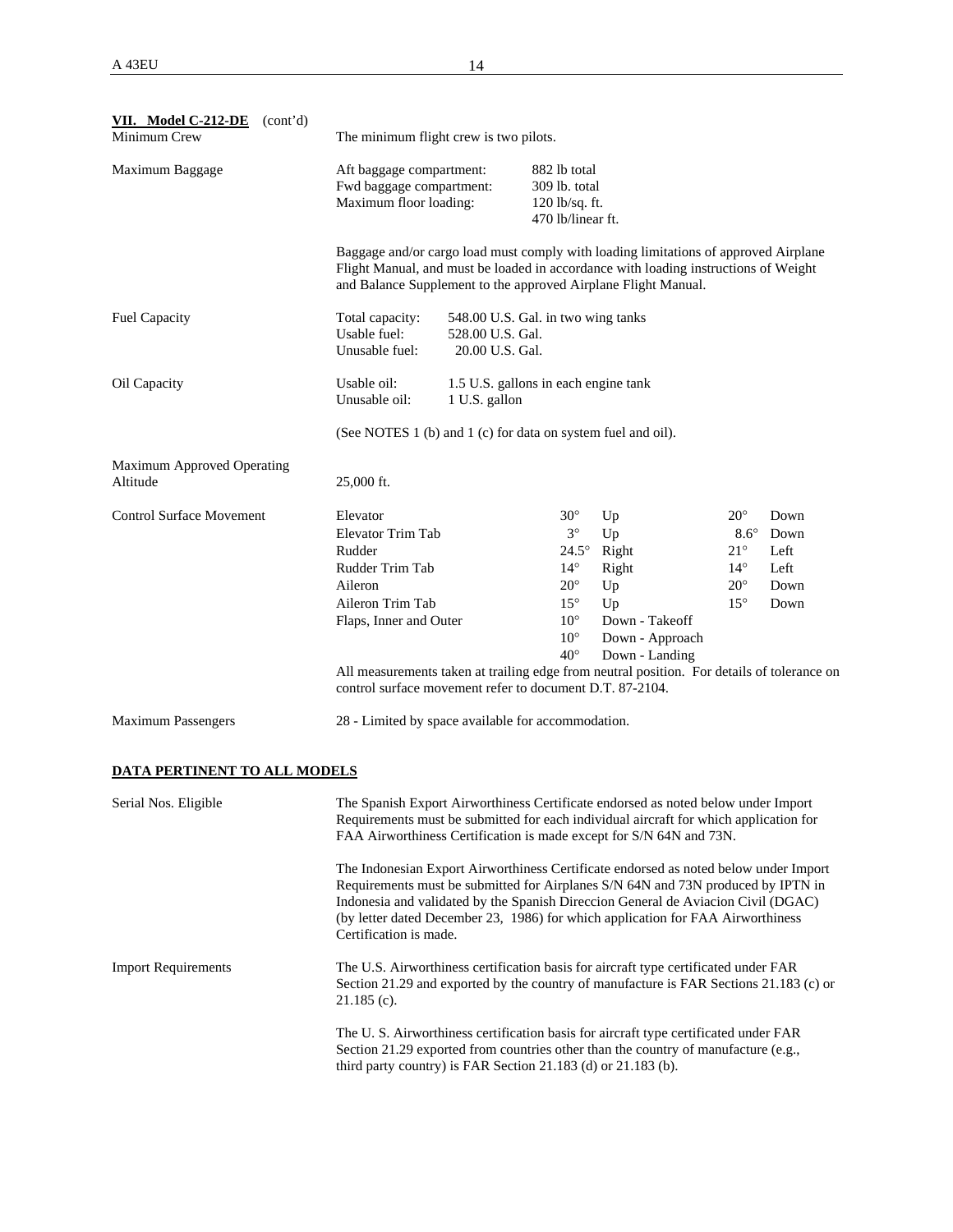|                            | The FAA can issue a U.S. airworthiness certificate based on an Export Certificate of<br>Airworthiness (Export C of A) signed by a representative of the Spanish DGAC on<br>behalf of the European Community. The Export C of A should contain the following<br>statement: 'The aircraft covered by this certificate has been examined, tested, and found<br>to conform with the Type Design approved under U.S. Type Certificate No. A43EU and<br>to be in a condition for safe operation.' |
|----------------------------|---------------------------------------------------------------------------------------------------------------------------------------------------------------------------------------------------------------------------------------------------------------------------------------------------------------------------------------------------------------------------------------------------------------------------------------------------------------------------------------------|
| <b>Certification Basis</b> | FAR Part 25 effective February 1, 1965, including Amendments 25-1 through 25-35.                                                                                                                                                                                                                                                                                                                                                                                                            |
|                            | FAR Part 36 effective December 1, 1969, including Amendments 36-1 through 36-17.                                                                                                                                                                                                                                                                                                                                                                                                            |
|                            | CASA has elected to comply with the requirements of FAR 25.855 and 25.857 as<br>amended by Amendment 25-60 for the forward cargo compartment of the C-212-DF and<br>C-212-DE Models.                                                                                                                                                                                                                                                                                                        |
|                            | FAA Special Condition 25-100-NW-6, dated May 18, 1981, applicable to Models -CC,<br>-CD, -CE, -CF and -DF.                                                                                                                                                                                                                                                                                                                                                                                  |
|                            | SFAR 27 effective February 1, 1974, including amendments 27-1 through 27-6 as it<br>applies to the fuel venting emissions requirements. Compliance has been demonstrated<br>for Model -DF with the installation of CASA modification 212.510251 and for Model<br>-DE with the installation of CASA drawing 212-54515.                                                                                                                                                                       |
|                            | Date of application for Type Certificate: September 7, 1974.                                                                                                                                                                                                                                                                                                                                                                                                                                |
|                            | Type Certificate No. A43EU, issued February 22, 1977.                                                                                                                                                                                                                                                                                                                                                                                                                                       |
|                            | The Spanish DGAC originally type certificated these Construcciones Aeronauticas, S.A<br>C-212 aircraft under its type certificate Number 01-82. The FAA validated these<br>products under U.S. Type Certificate number A43EU. Effective September 28, 2003, the<br>European Aviation Safety Agency (EASA) began oversight of this product on behalf of<br>the Spanish DGAC.                                                                                                                 |
| Equipment                  | The basic required equipment as prescribed in the applicable airworthiness regulations<br>(see Certification Basis) and listed in document Equipment List Report D.T. 77-2301,<br>(Models -CC through -CF), D.T. 87-2523 (Model -DF) and D.T. 88-2315 (Model -DE)<br>must be installed in the aircraft for certification.                                                                                                                                                                   |

In addition, the following is required:

- INTA-approved Airplane Flight Manual, Document No. D.T. 76-2501, applicable to C-212-CB Model.
- INTA-approved Airplane Flight Manual, Document No. D.T. 78-2501, applicable to C-212-CC Model, Revision 3 or later approved revisions.
- INTA-approved Airplane Flight Manual, Document No. D.T. 83-2501, applicable to C-212-DC Model.
- INTA-approved Airplane Flight Manual, Document No. D.T. 84-2501, applicable to C-212-CE Model.
- INTA-approved Airplane Flight Manual, Document No. D.T. 84-2502, applicable to C-212-CF Model.
- DGAC-approved Airplane Flight Manual, Document No. D.T. 88-2509, applicable to C-212-DF Model.
- DGAC-approved Airplane Flight Manual, Document No. D.T. 88-2518, applicable to C-212-DE Model.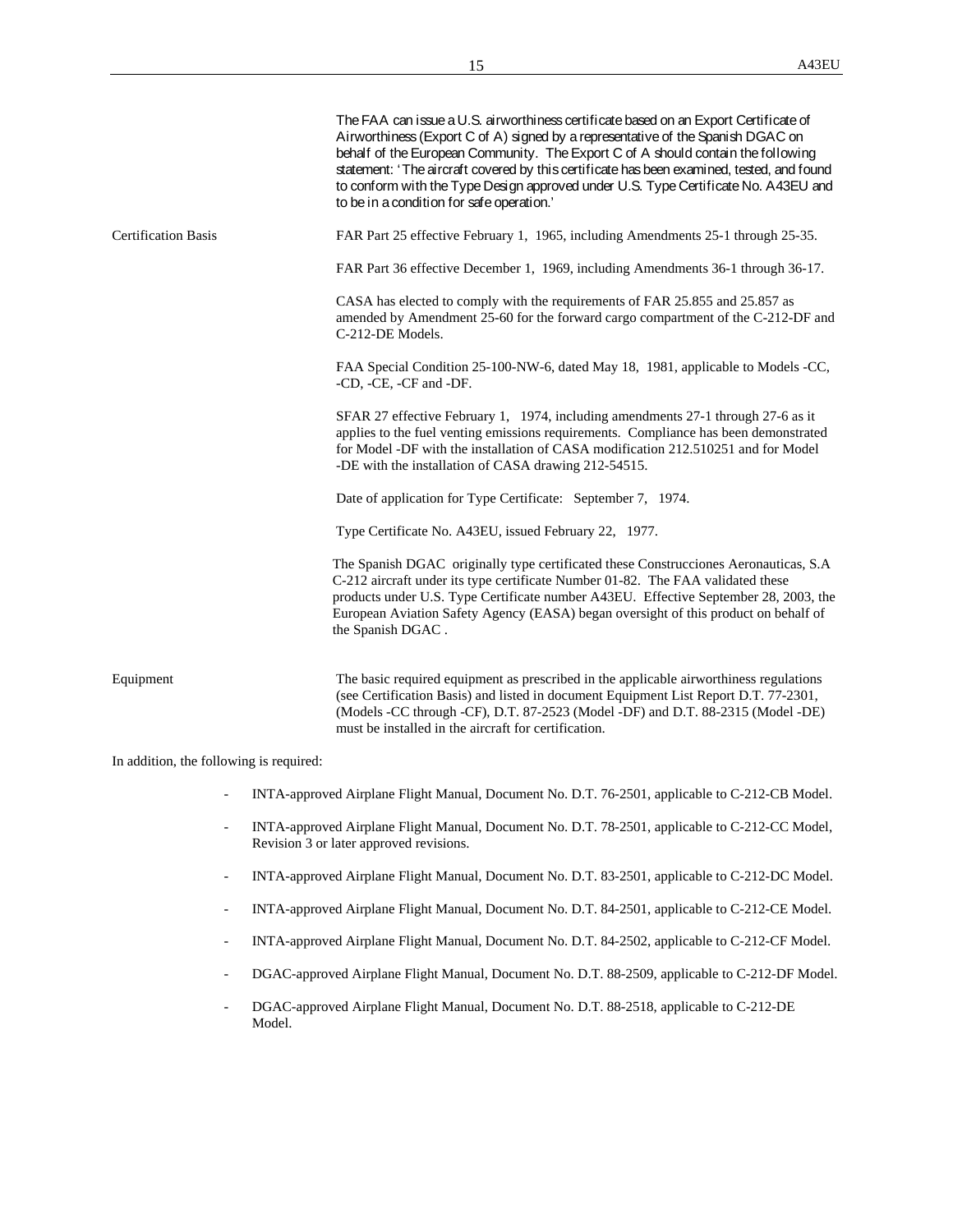| Service Information | Each of the documents listed below must state that it is approved by EASA – or for<br>approvals made before September 28, 2003 - by the Spanish DGAC. Any such<br>documents are accepted by the FAA and are considered FAA approved. Additionally,<br>approvals issued by Construcciones Aeronauticas, S.A.under the authority of EASA                                                                                                    |
|---------------------|-------------------------------------------------------------------------------------------------------------------------------------------------------------------------------------------------------------------------------------------------------------------------------------------------------------------------------------------------------------------------------------------------------------------------------------------|
|                     | approved Design Organization EASA.21J.032 - or for approvals made before<br>September 28, 2003 - under the authority of Spanish DGAC Design<br>Organization Approval No. 1 are considered FAA approved. These approvals<br>pertain to the type design only.                                                                                                                                                                               |
|                     | TC holder Service Bulletins, except as noted below,<br>٠<br>Structural repair manuals<br>٠<br>Vendor manuals referenced in TC holder Service Bulletins<br>٠<br>Airplane flight manuals<br>٠<br>Repair instructions.<br>٠                                                                                                                                                                                                                  |
|                     | Note: Design changes that are contained in TC holder Service Bulletins and that are<br>classified as Level 1 Major in accordance with either the US/Spain or US/EASA Bilateral<br>Aviation Safety Agreement - Implementation Procedures for Airworthiness, must be<br>approved by the FAA.                                                                                                                                                |
| <b>NOTES</b>        |                                                                                                                                                                                                                                                                                                                                                                                                                                           |
| NOTE <sub>1</sub>   | (a) Current weight and balance report, including list of equipment included in certificated empty weight, -<br>and loading instructions must be in each aircraft at the time of original certification.                                                                                                                                                                                                                                   |
|                     | (b) Unusable fuel and system oil and all hydraulic fluid must be included in the certified weight.<br>Unusable fuel is that quantity of fuel remaining in the system and in the tanks when the fuel quantity<br>indicators read zero. The approved unusable fuel of 20.0 U.S. gal. (130.0 lbs.) is comprised of<br>system and tank fuel determined under FAR 25.959.                                                                      |
|                     | System oil is the amount of oil required to fill the oil system and tanks up to its normal level.<br>(c)                                                                                                                                                                                                                                                                                                                                  |
| NOTE <sub>2</sub>   | All placards presented in the limitations section of the approved Airplane Flight Manual must be installed in<br>the appropriate location on the aircraft.                                                                                                                                                                                                                                                                                |
| NOTE <sub>3</sub>   | The service life limits for aircraft structural parts which are fatigue critical are listed in the approved<br>(a)<br>Airframe Maintenance Manual, Chapter 5.                                                                                                                                                                                                                                                                             |
|                     | (b) Life limited parts for the Model TPE331-5-501C engine are listed in FAA-Approved Garrett Service<br>Bulletin TPE331-72-0019 dated December 4, 1972, or later FAA-Approved revisions.                                                                                                                                                                                                                                                  |
|                     | (c) Life limited parts for the Model TPE331-10 and -10R series engines are listed in FAA-Approved<br>Garrett Service Bulletins TPE331-72-0180, dated February 15, 1978, or later FAA-Approved<br>revisions.                                                                                                                                                                                                                               |
|                     | (d) Life limited parts for the Model PT6A-65B engine are listed in DOT of Canada approved Service<br>Bulletin 3032845-72-2 (PEC SB 13002) dated October 14, 1986, or later DOT-approved<br>revisions.                                                                                                                                                                                                                                     |
| NOTE <sub>4</sub>   | For the C-212-CC Model with the TPE331-10R-501C or -501C engines installed the INTA-approved<br>Airplane Flight Manual, Document 78-25-1 Revision 7, dated January 8, 1982, or later approved<br>revision is required.                                                                                                                                                                                                                    |
| NOTE <sub>5</sub>   | Engine Models TPE331-10-511C, TPE331-10R-511C and TPE331-10R-512C are the same as Models<br>TPE331-10-501C, TPE331-10R-501C and TPE331-10R-502C with Garrett Service Bulletin No.<br>TPE331-72-0395, effective April 1, 1983, Revision 1, dated November 10, 1983, or later revision<br>incorporated and are eligible when CASA Service Bulletin 212-80-22 and 212-80-23 are incorporated<br>upon installation of the later model engine. |
| NOTE <sub>6</sub>   | Operation of the C-212-CC and -CF Models with a TPE331-10-501C or TPE331-10R-501C engine on<br>one side and a TPE331-10-511C or TPE331-10R-511C engine on the other side is authorized for a<br>maximum of 300 hours after the later model engine is installed. Operation of the C-212-CD and -CE                                                                                                                                         |